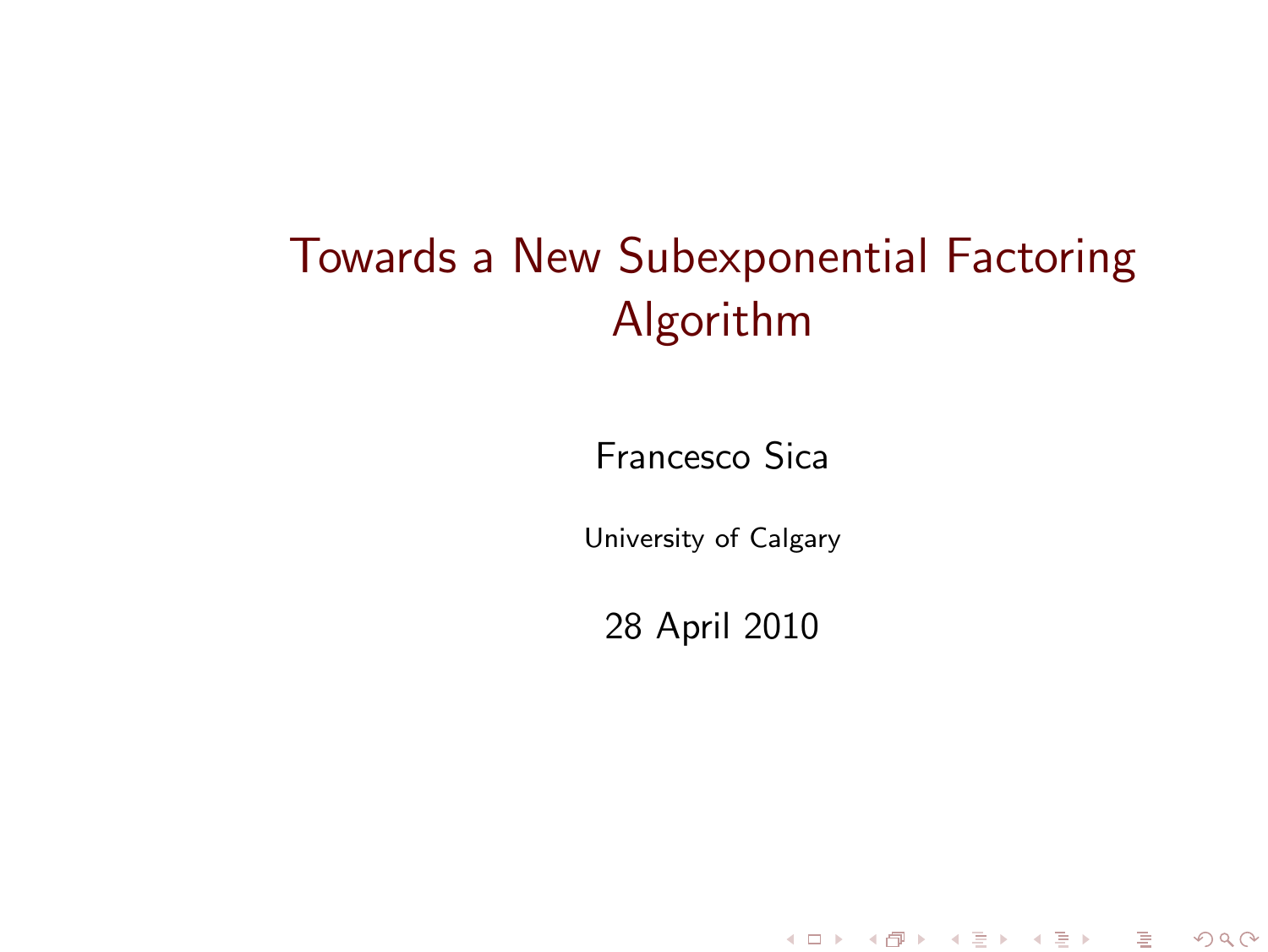

4 0 8

 $\mathcal{A}$  $\mathbf{b}_i$ 

Francesco Sica (Calgary) [A New Factoring Algorithm](#page-0-0) Nancy – LORIA 2 / 26

<span id="page-1-0"></span>Þ  $\sim$  $\rightarrow$  $\mathbb{B}$  + B  $2Q$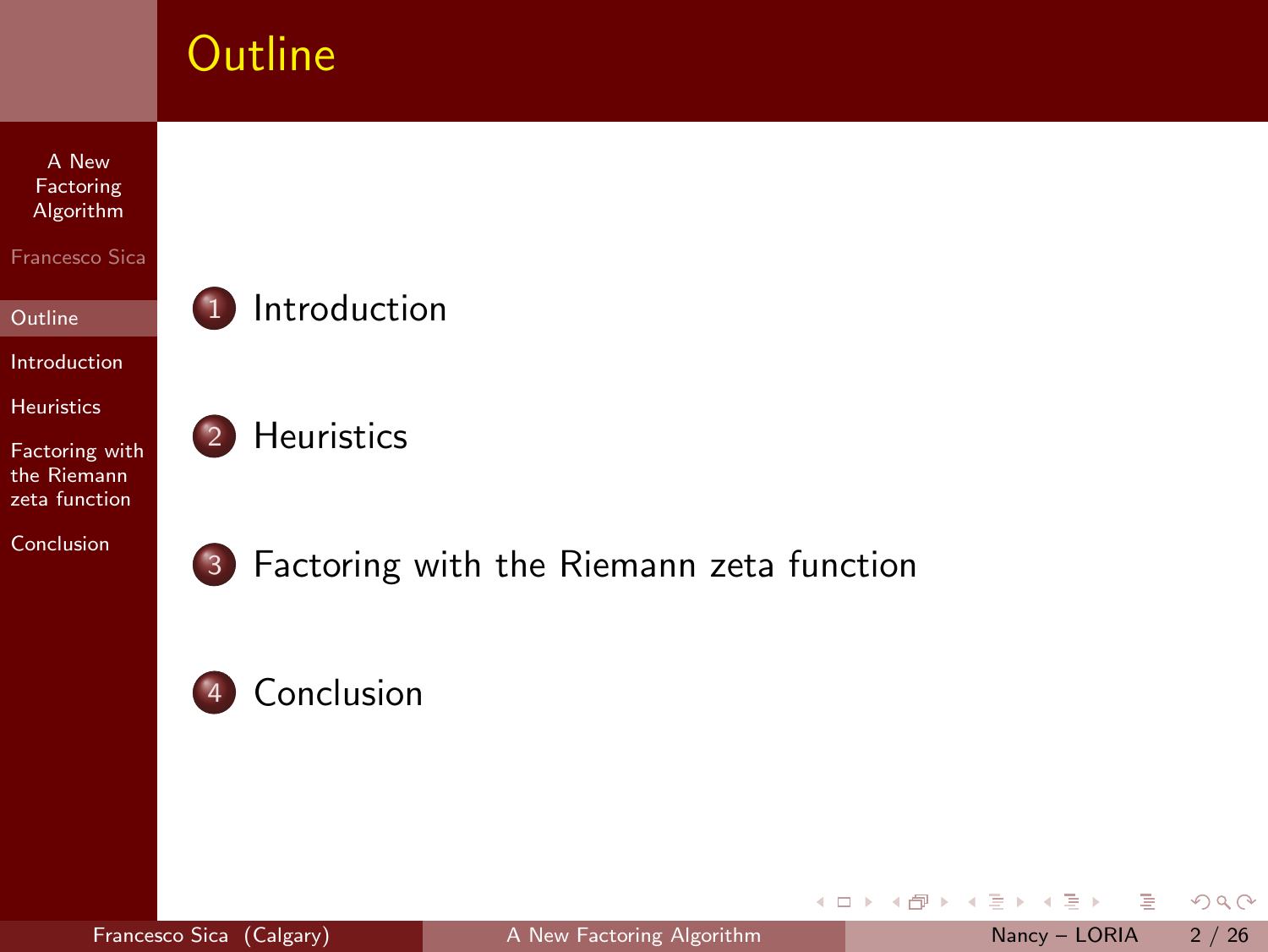### **Motivation**

A New Factoring [Algorithm](#page-0-0)

Francesco Sica

**[Outline](#page-1-0)** 

[Introduction](#page-2-0)

[Heuristics](#page-14-0)

[Factoring with](#page-22-0) the Riemann zeta function

[Conclusion](#page-46-0)

• Understanding factorisation and especially why the Number Field Sieve is the best current factoring approach.

4 0 8

B

<span id="page-2-0"></span> $\mathbf{b}$  $\equiv$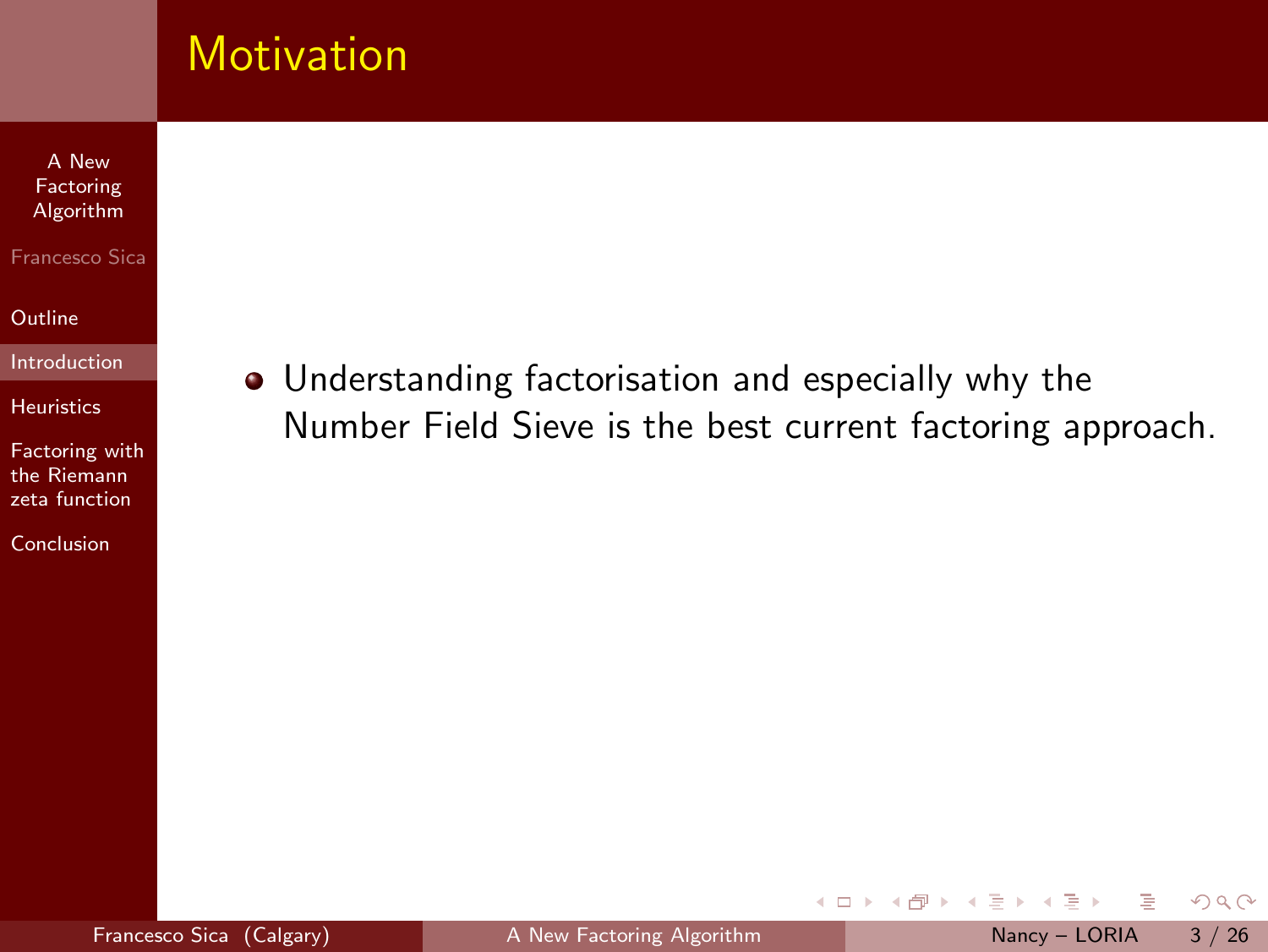### **Motivation**

#### A New Factoring [Algorithm](#page-0-0)

#### Francesco Sica

#### [Outline](#page-1-0)

#### [Introduction](#page-2-0)

**[Heuristics](#page-14-0)** 

[Factoring with](#page-22-0) the Riemann zeta function

**[Conclusion](#page-46-0)** 

- Understanding factorisation and especially why the Number Field Sieve is the best current factoring approach.
- Understand why a more "natural " approach using the Riemann ζ function fails so far. Are we doomed to bang into a wall through an analytic approach?

4 0 8

 $OQ$ 

 $\equiv$   $\rightarrow$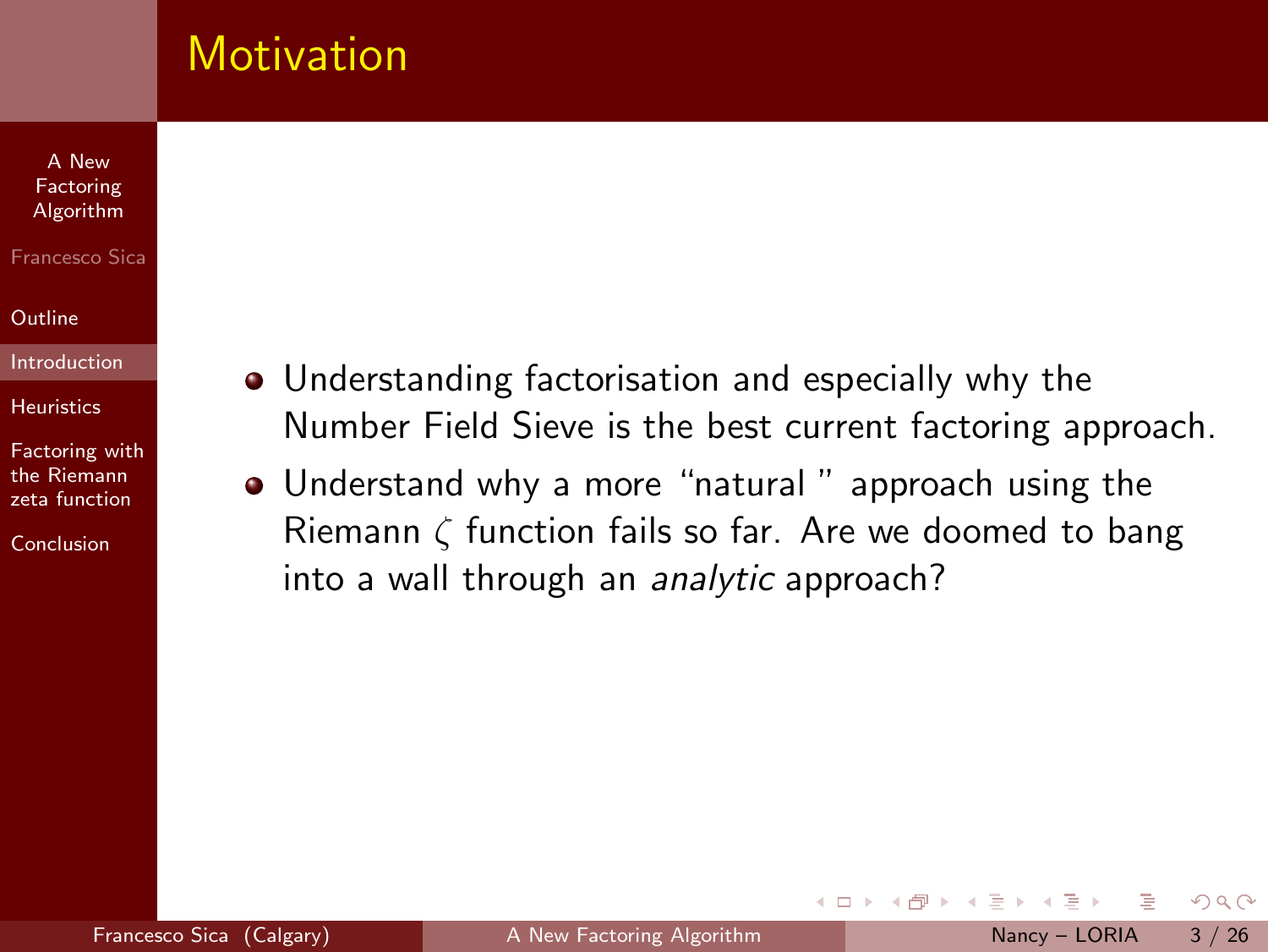### Fermat's Idea

A New Factoring [Algorithm](#page-0-0)

#### Francesco Sica

**[Outline](#page-1-0)** 

[Introduction](#page-2-0)

**[Heuristics](#page-14-0)** 

[Factoring with](#page-22-0) the Riemann zeta function

[Conclusion](#page-46-0)

Suppose we can find  $x,y$  integers with  $x^2\equiv y^2$  (mod  $N)$  and  $x \not\equiv \pm y$  (mod N). Then  $1 < \gcd(x - y, N) < N$  and this can be computed quickly, giving rise to a nontrivial factor of N.

4 D F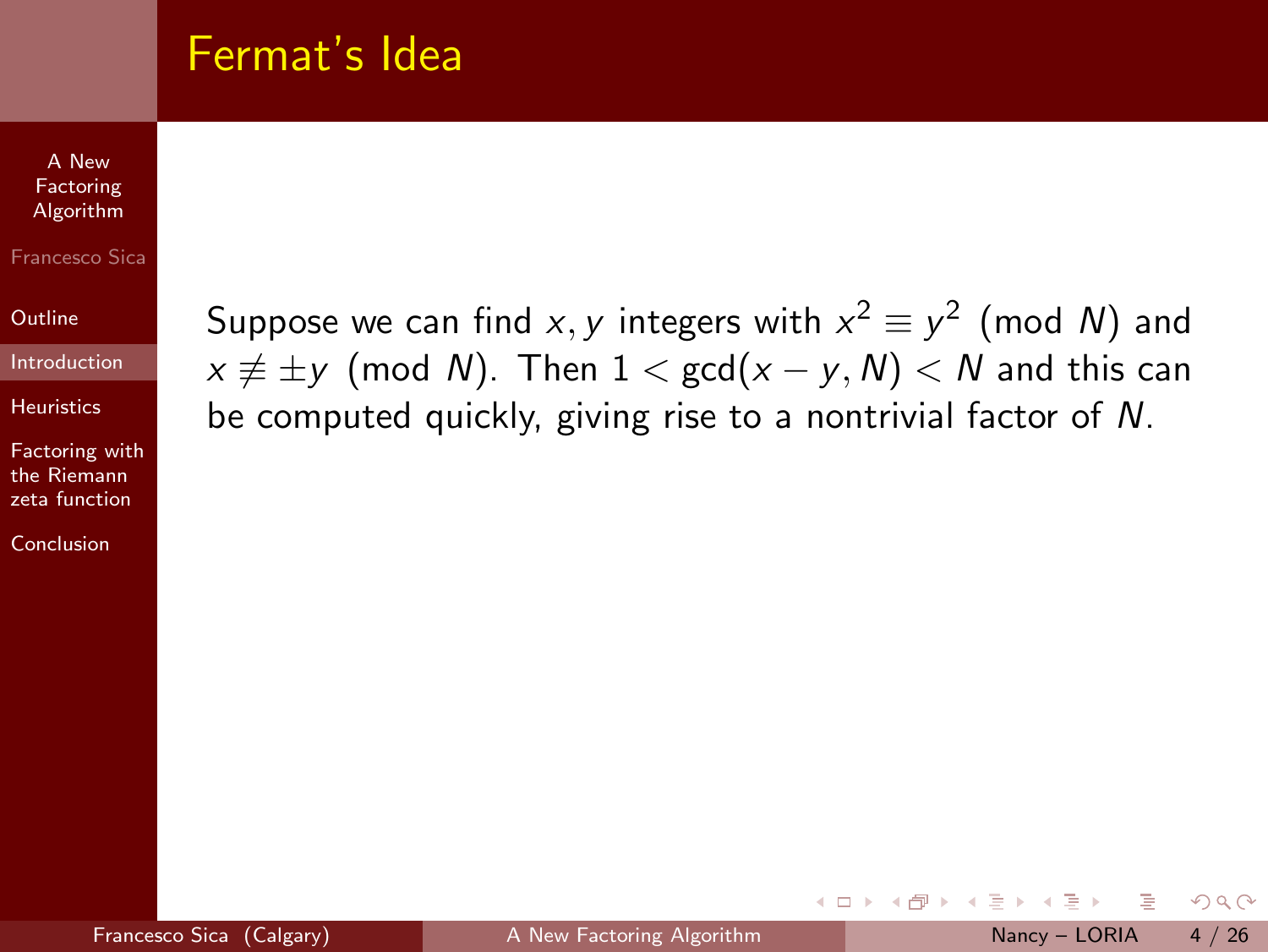### Fermat's Idea

#### A New Factoring [Algorithm](#page-0-0)

#### Francesco Sica

[Outline](#page-1-0)

[Introduction](#page-2-0)

**[Heuristics](#page-14-0)** 

[Factoring with](#page-22-0) the Riemann zeta function

[Conclusion](#page-46-0)

Suppose we can find  $x,y$  integers with  $x^2\equiv y^2$  (mod  $N)$  and  $x \not\equiv \pm y$  (mod N). Then  $1 < \gcd(x - y, N) < N$  and this can be computed quickly, giving rise to a nontrivial factor of N. To find  $x$  and  $y$ , the most successful technique uses smooth numbers (divisible by "small" primes only). It is due to Morrison & Brillhart.

This idea is at the heart of the most successful factoring methods (QS and NFS), except ECM.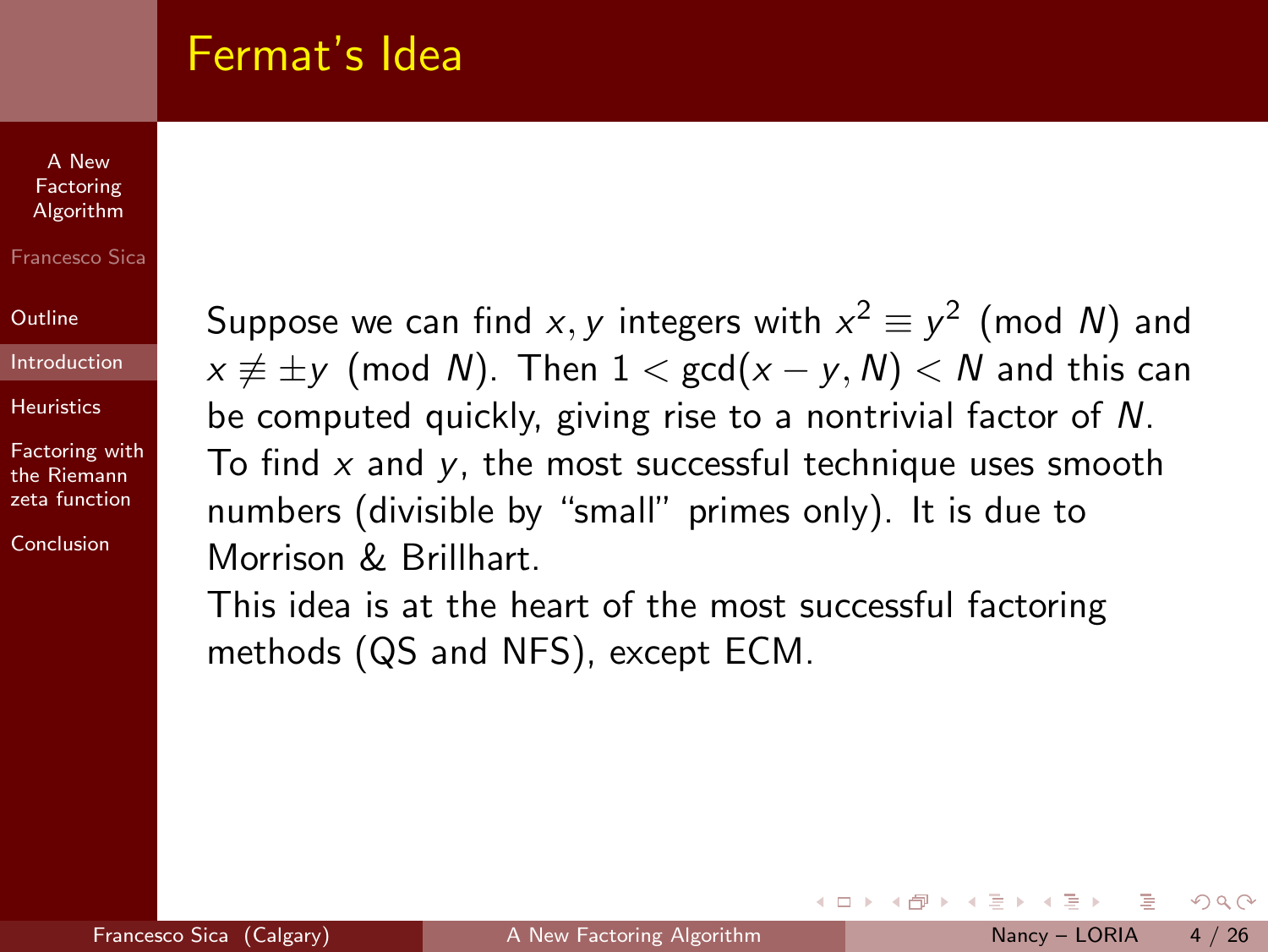|                                                                                                                                                                   | <b>Running Times</b>                                |
|-------------------------------------------------------------------------------------------------------------------------------------------------------------------|-----------------------------------------------------|
| A New<br>Factoring<br>Algorithm<br>Francesco Sica<br>Outline<br>Introduction<br><b>Heuristics</b><br>Factoring with<br>the Riemann<br>zeta function<br>Conclusion | ECM, QS, NFS all have subexponential running times. |
|                                                                                                                                                                   |                                                     |

イロト イ部 トイモト イモト

 $OQ$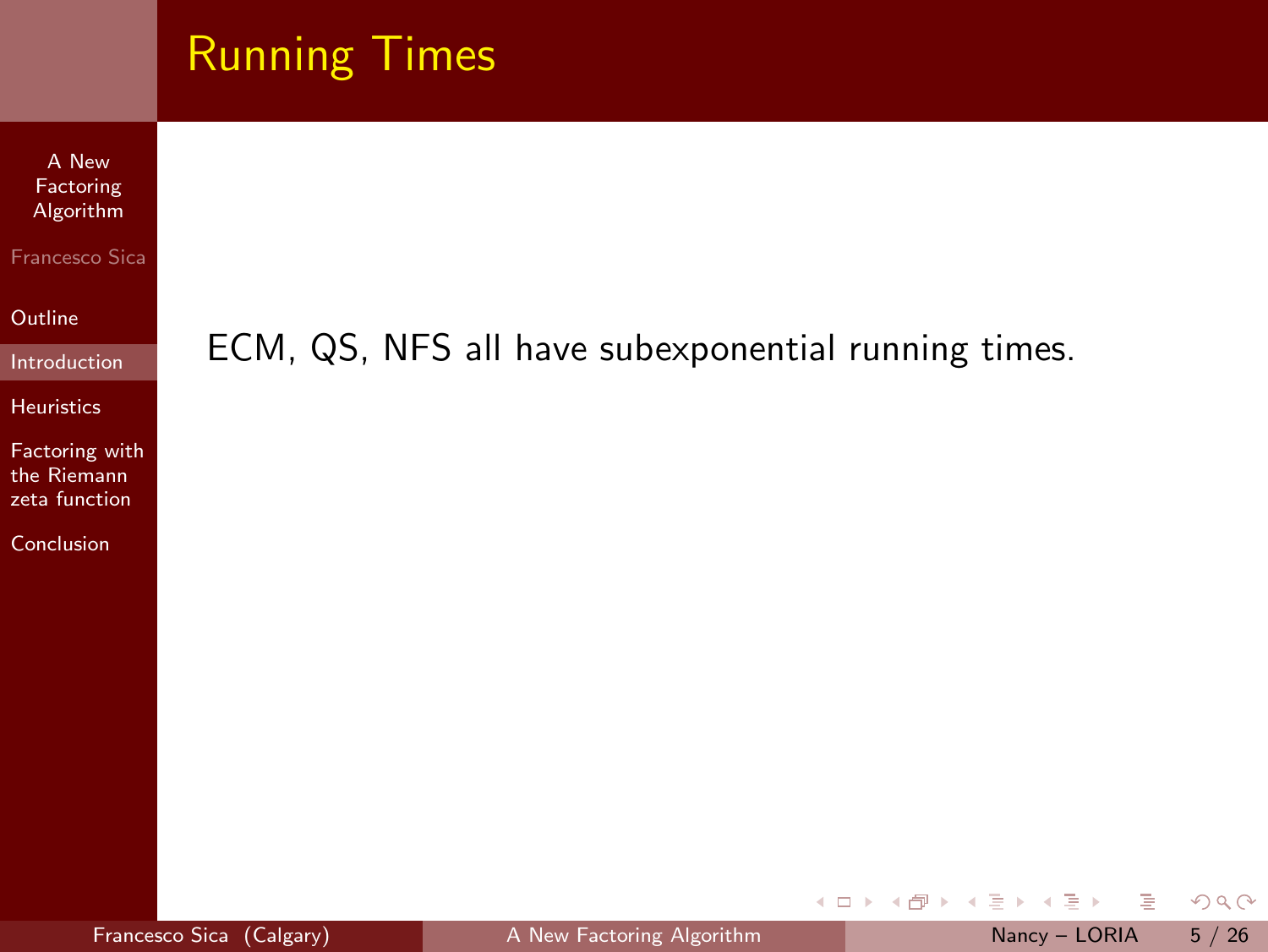# Running Times

A New Factoring [Algorithm](#page-0-0)

#### Francesco Sica

**[Outline](#page-1-0)** 

[Introduction](#page-2-0)

**[Heuristics](#page-14-0)** 

[Factoring with](#page-22-0) the Riemann zeta function

[Conclusion](#page-46-0)

ECM, QS, NFS all have subexponential running times.

- $\textsf{QS: } \exp\big( c_1 (\log \textsf{N})^{1/2} (\log \log \textsf{N})^{1/2} \big)$
- ECM:  $\exp(c_2(\log p)^{1/2}(\log\log p)^{1/2})$ , (where  $p$  is smallest prime dividing N)

4 0 8

NFS:  $\exp(c_3(\log N)^{1/3}(\log \log N)^{2/3})$ 

 $QQ$ 

- 4 重 8 - 4 重 8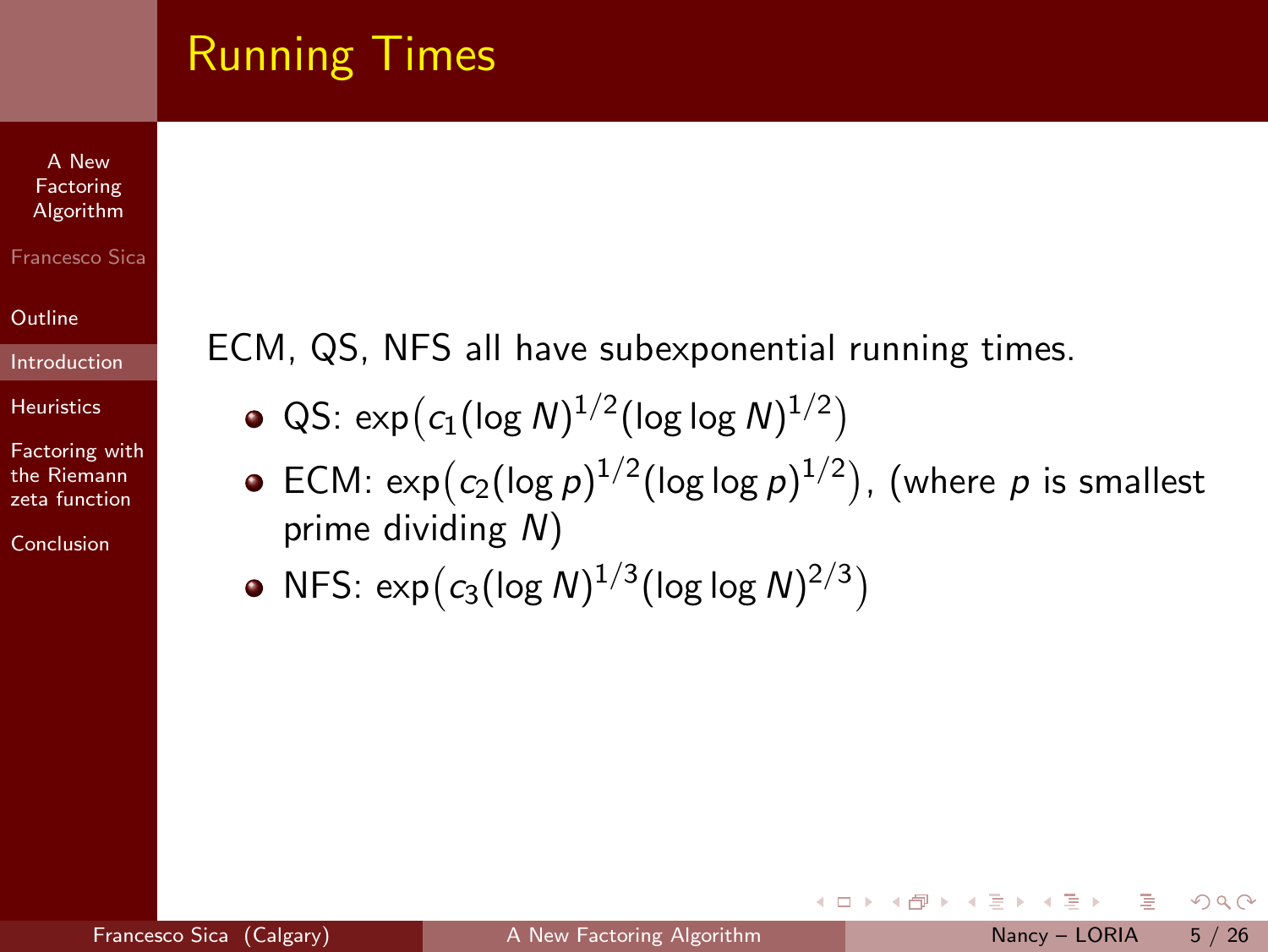A New Factoring [Algorithm](#page-0-0)

Francesco Sica

**[Outline](#page-1-0)** 

[Introduction](#page-2-0)

[Heuristics](#page-14-0)

[Factoring with](#page-22-0) the Riemann zeta function

[Conclusion](#page-46-0)

We present an approach which is likely to yield

• a subexponential general purpose factoring algorithm.

4 0 8

 $\mathcal{A}$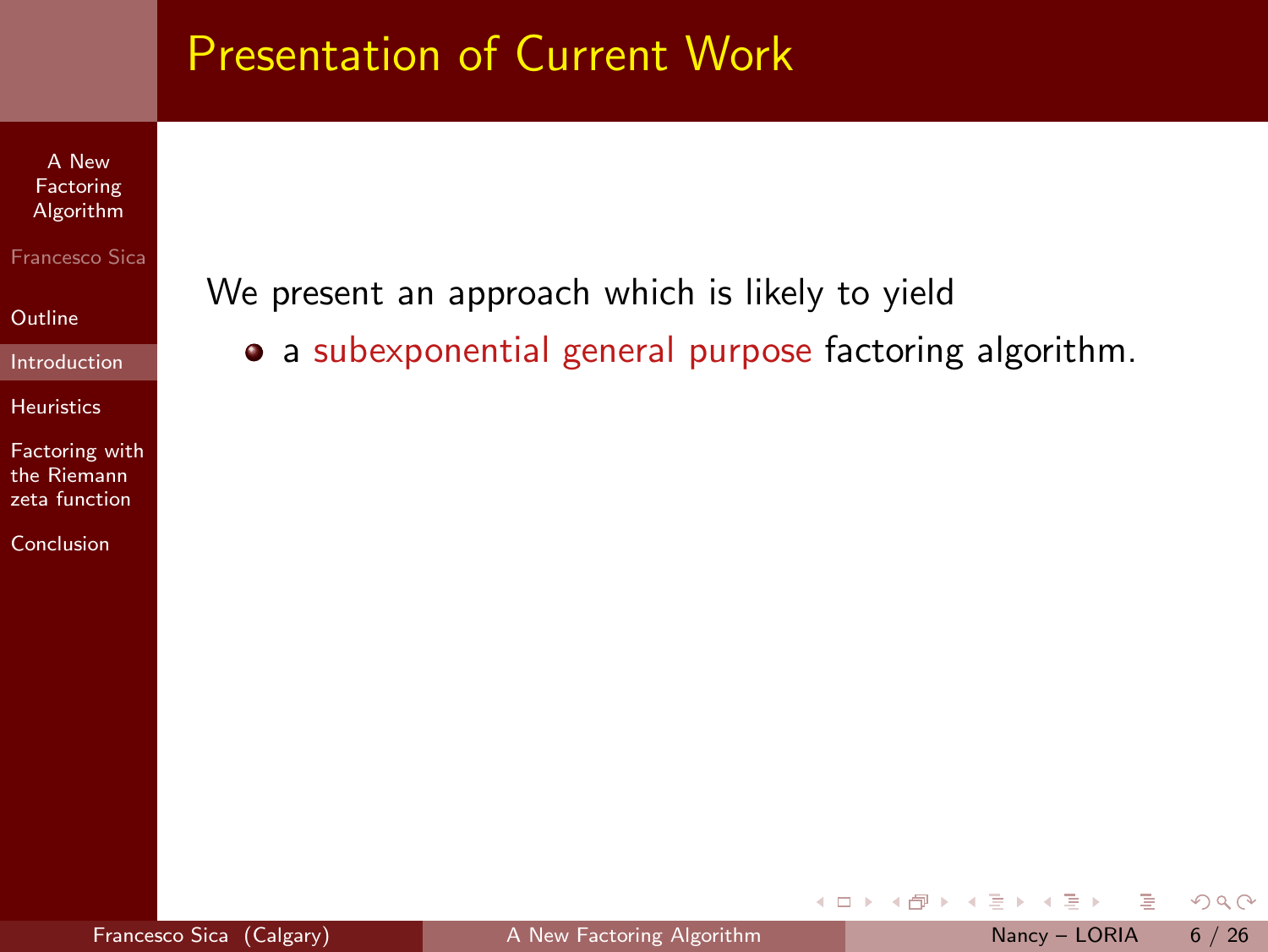A New Factoring [Algorithm](#page-0-0)

#### Francesco Sica

**[Outline](#page-1-0)** 

[Introduction](#page-2-0)

[Heuristics](#page-14-0)

[Factoring with](#page-22-0) the Riemann zeta function

[Conclusion](#page-46-0)

We present an approach which is likely to yield

- a subexponential general purpose factoring algorithm.
- $\bullet$  It does not use the Morrison-Brillhart paradigm.

4 0 8

 $OQ$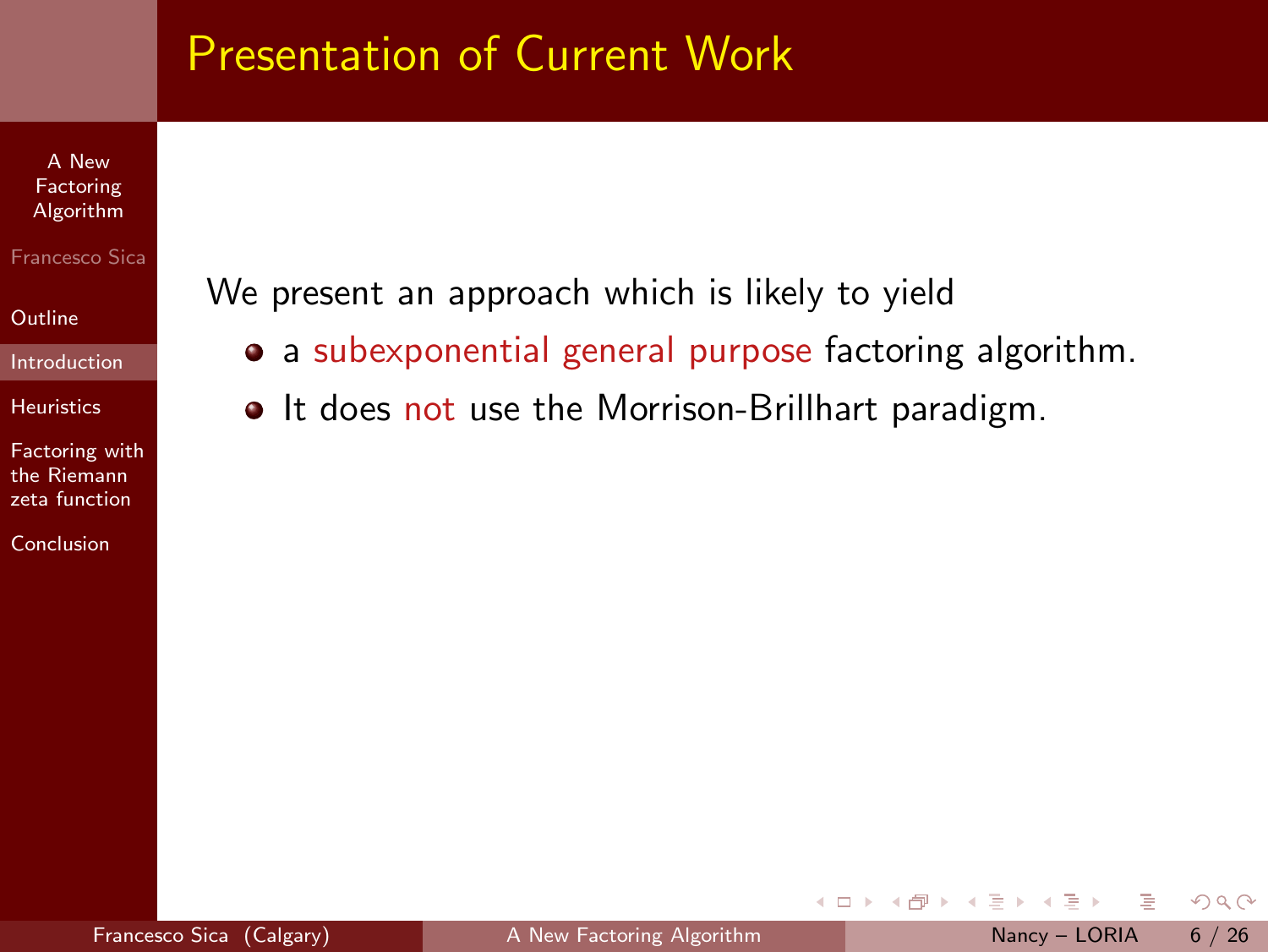#### A New Factoring [Algorithm](#page-0-0)

#### Francesco Sica

[Outline](#page-1-0)

[Introduction](#page-2-0)

**[Heuristics](#page-14-0)** 

[Factoring with](#page-22-0) the Riemann zeta function

[Conclusion](#page-46-0)

We present an approach which is likely to yield

- a subexponential general purpose factoring algorithm.
- It does not use the Morrison-Brillhart paradigm.
- It is in my view more natural, as it relates quantities known for their intrinsic arithmetical significance.

4 **E** F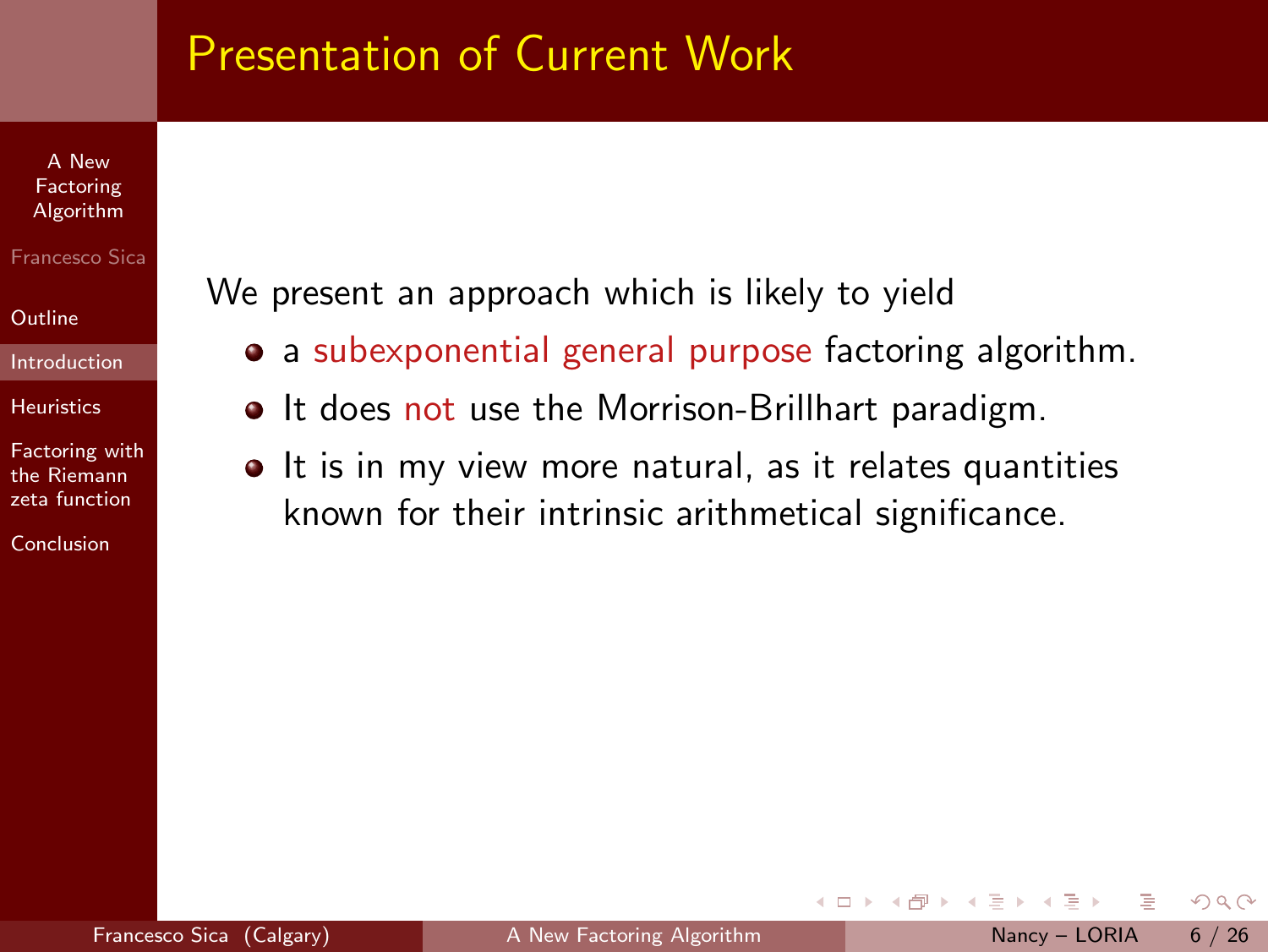#### A New Factoring [Algorithm](#page-0-0)

#### Francesco Sica

[Outline](#page-1-0)

[Introduction](#page-2-0)

**[Heuristics](#page-14-0)** 

[Factoring with](#page-22-0) the Riemann zeta function

[Conclusion](#page-46-0)

We present an approach which is likely to yield

- a subexponential general purpose factoring algorithm.
- It does not use the Morrison-Brillhart paradigm.
- It is in my view more natural, as it relates quantities known for their intrinsic arithmetical significance.
- Translates an arithmetic problem into an analytic one.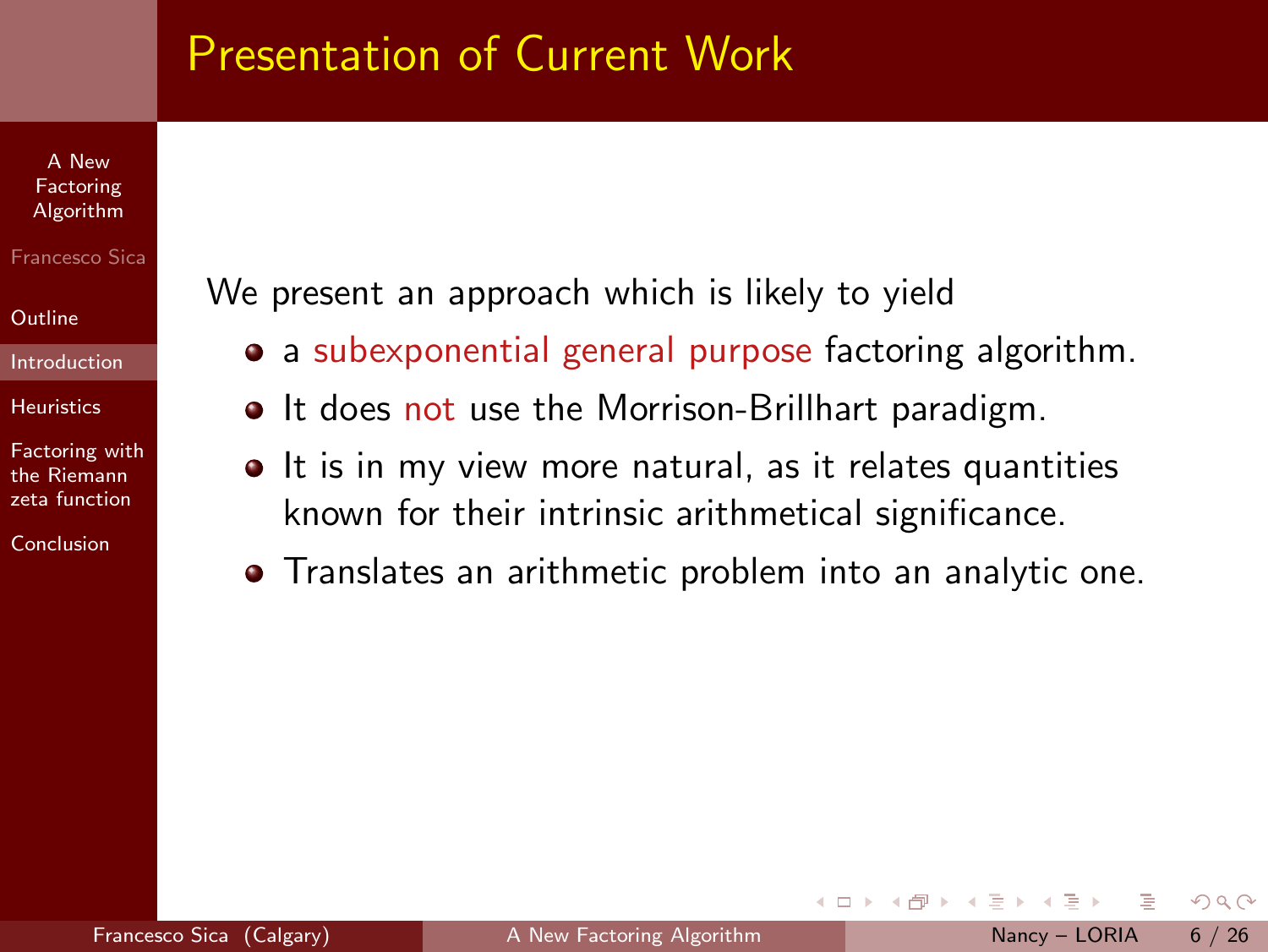#### A New Factoring [Algorithm](#page-0-0)

#### Francesco Sica

#### [Outline](#page-1-0)

#### [Introduction](#page-2-0)

#### **[Heuristics](#page-14-0)**

[Factoring with](#page-22-0) the Riemann zeta function

[Conclusion](#page-46-0)

We present an approach which is likely to yield

- a subexponential general purpose factoring algorithm.
- It does not use the Morrison-Brillhart paradigm.
- $\bullet$  It is in my view more natural, as it relates quantities known for their intrinsic arithmetical significance.
- Translates an arithmetic problem into an analytic one.
- All running times are proven, no assumptions!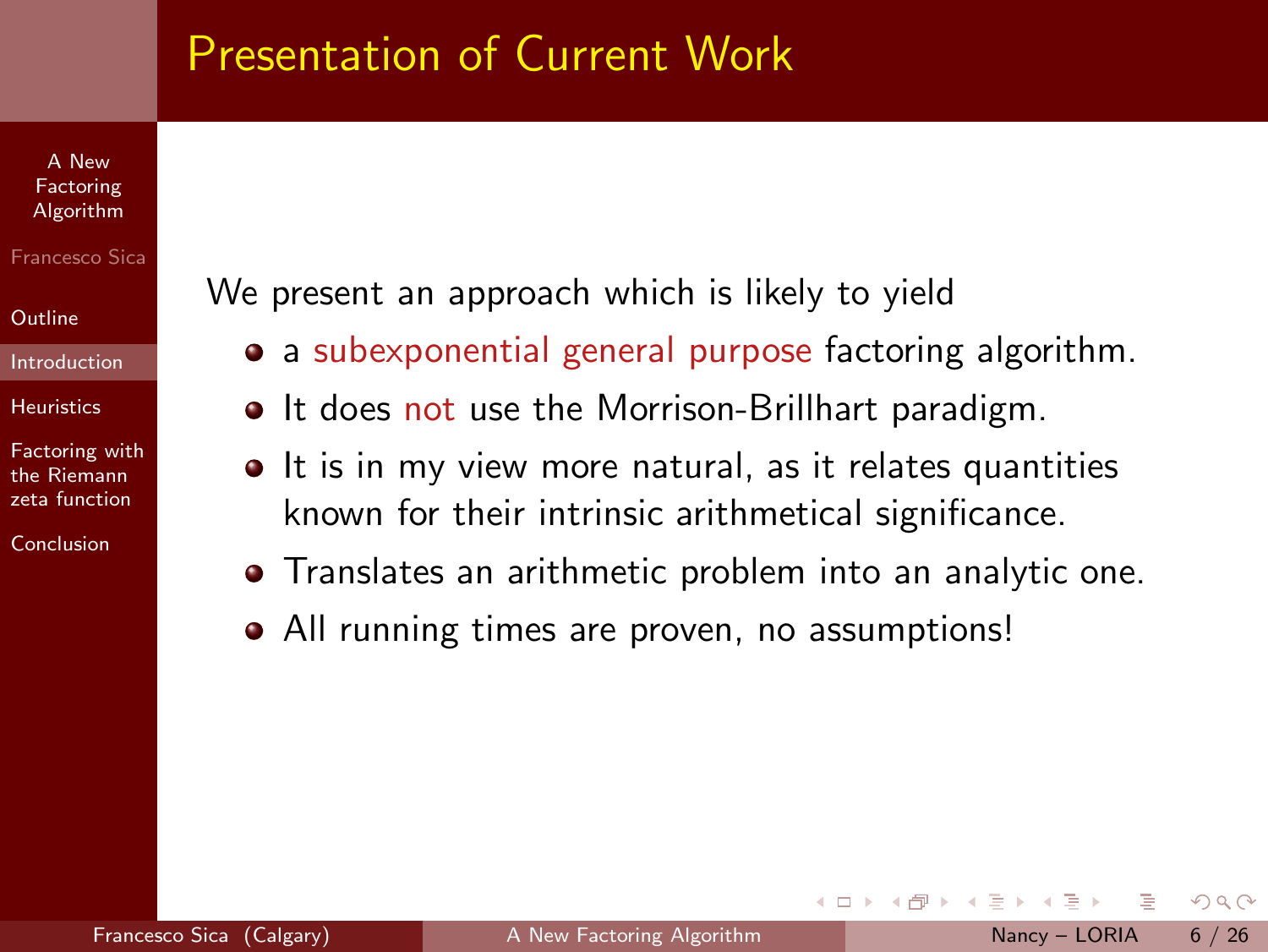#### A New Factoring [Algorithm](#page-0-0)

#### Francesco Sica

#### [Outline](#page-1-0)

#### [Introduction](#page-2-0)

#### **[Heuristics](#page-14-0)**

[Factoring with](#page-22-0) the Riemann zeta function

[Conclusion](#page-46-0)

We present an approach which is likely to yield

- a subexponential general purpose factoring algorithm.
- It does not use the Morrison-Brillhart paradigm.
- $\bullet$  It is in my view more natural, as it relates quantities known for their intrinsic arithmetical significance.
- Translates an arithmetic problem into an analytic one.
- All running times are proven, no assumptions!
- Much room for future improvements.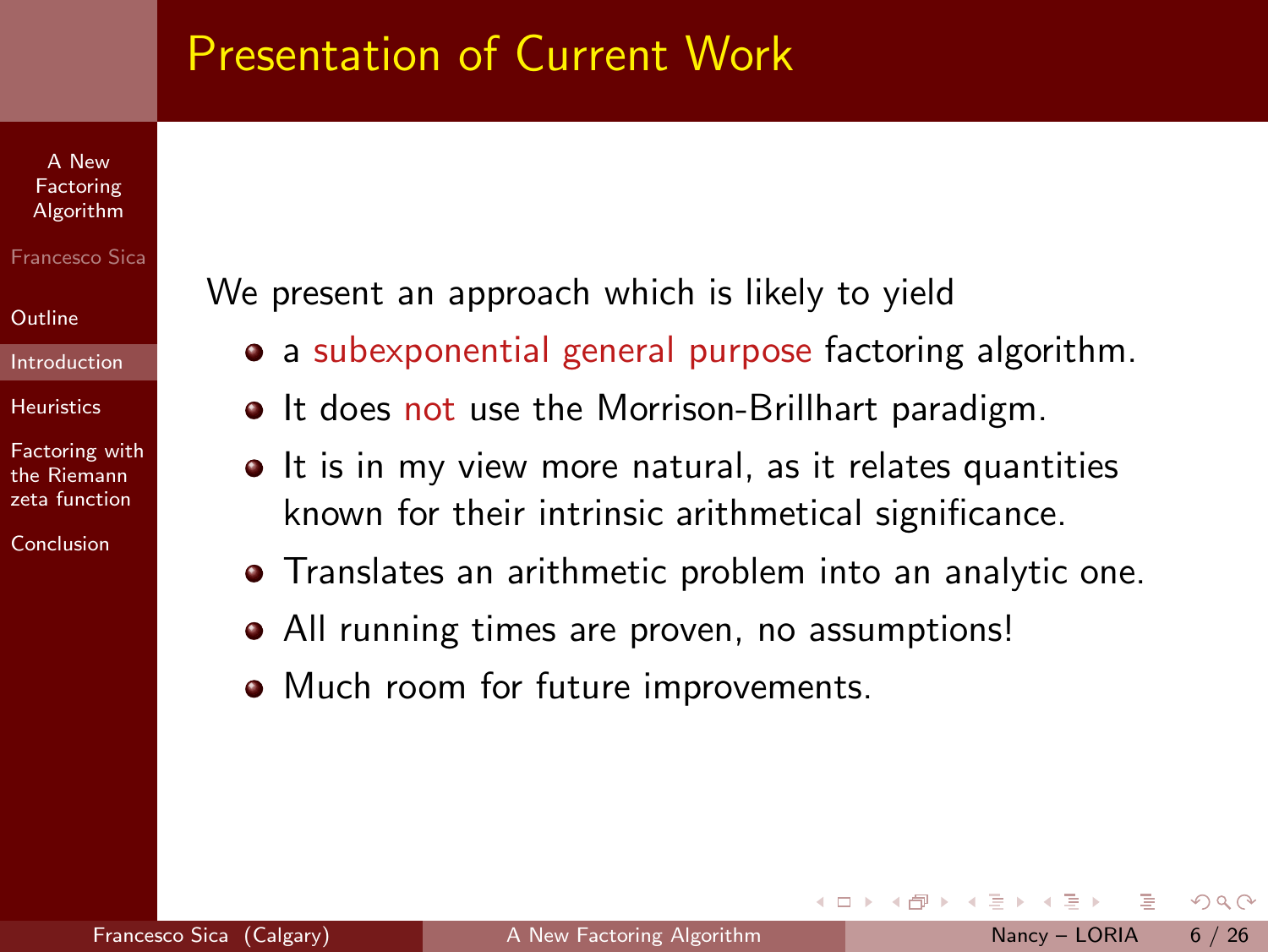## Approaching Multiplicative Functions

A New Factoring [Algorithm](#page-0-0)

#### Francesco Sica

**[Outline](#page-1-0)** 

[Introduction](#page-2-0)

**[Heuristics](#page-14-0)** 

[Factoring with](#page-22-0) the Riemann zeta function

[Conclusion](#page-46-0)

Let  $\phi(n)$  be the Euler phi function. Suppose that N factors as  $N = pq$ , so that  $\phi(N) = N - p - \frac{N}{p} + 1 = f(p)$ .

4 0 8

 $QQ$ 

E.

<span id="page-14-0"></span> $\sim$ **ALC**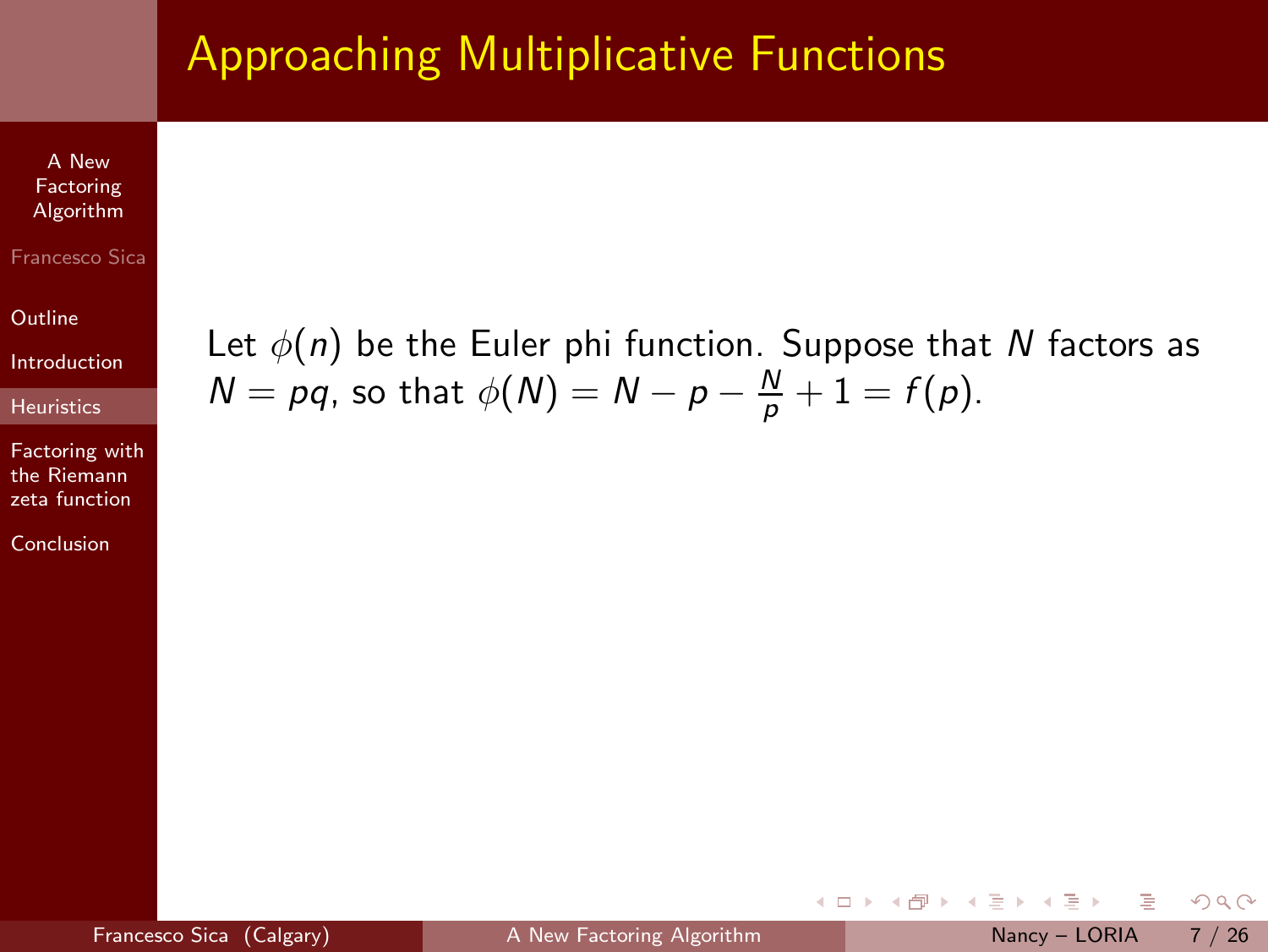## Approaching Multiplicative Functions

A New Factoring [Algorithm](#page-0-0)

#### Francesco Sica

**[Outline](#page-1-0)** 

[Introduction](#page-2-0)

**[Heuristics](#page-14-0)** 

[Factoring with](#page-22-0) the Riemann zeta function

[Conclusion](#page-46-0)

Let  $\phi(n)$  be the Euler phi function. Suppose that N factors as  $N = pq$ , so that  $\phi(N) = N - p - \frac{N}{p} + 1 = f(p)$ .

Then using Newton's method, an approximation to  $\phi(N)$  will yield an approximation to  $p$ , which is enough to recover it.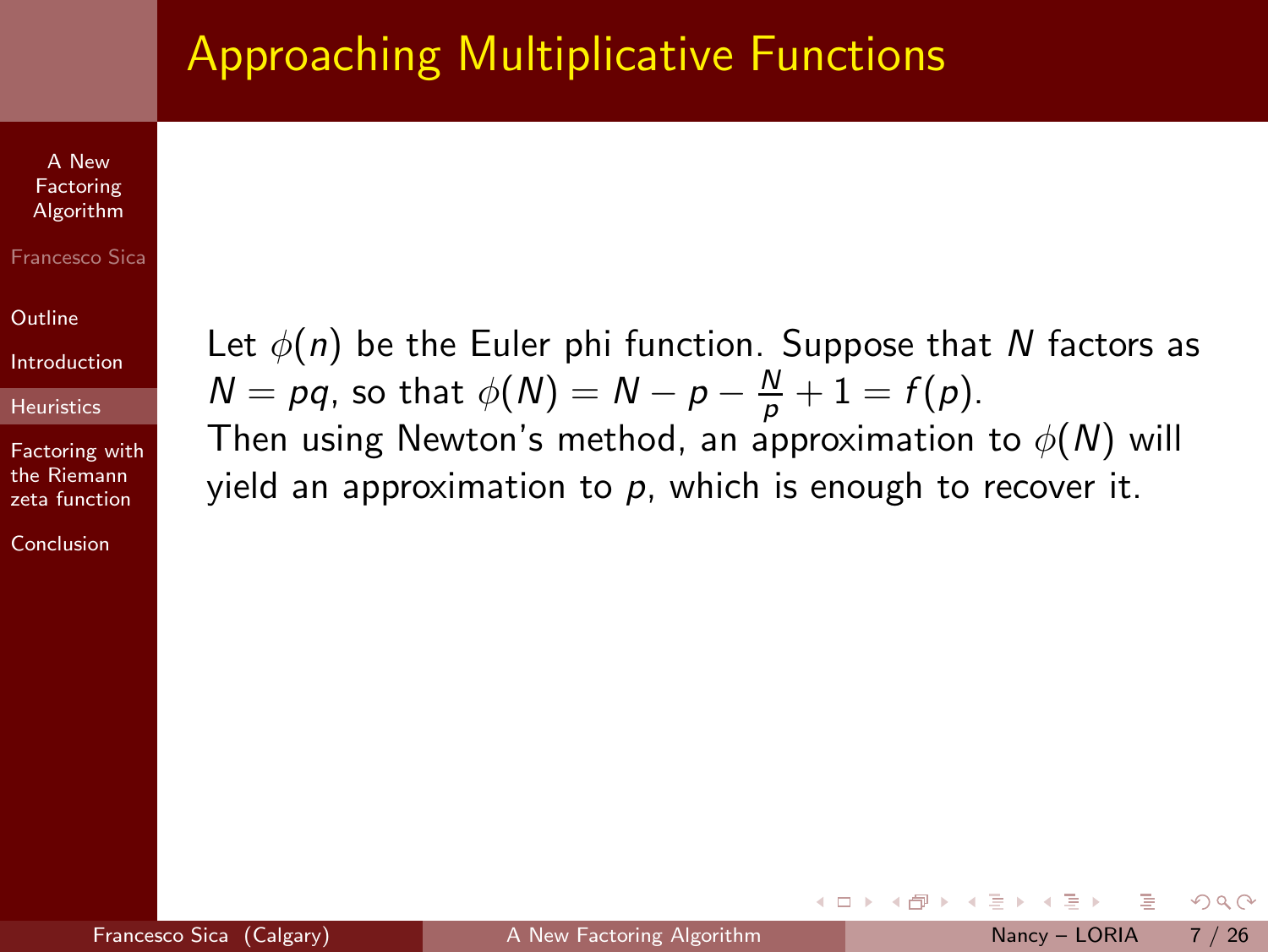## Approaching Multiplicative Functions

A New Factoring [Algorithm](#page-0-0)

#### Francesco Sica

**[Outline](#page-1-0)** 

[Introduction](#page-2-0)

**[Heuristics](#page-14-0)** 

[Factoring with](#page-22-0) the Riemann zeta function

[Conclusion](#page-46-0)

Let  $\phi(n)$  be the Euler phi function. Suppose that N factors as  $N = pq$ , so that  $\phi(N) = N - p - \frac{N}{p} + 1 = f(p)$ .

Then using Newton's method, an approximation to  $\phi(N)$  will yield an approximation to  $p$ , which is enough to recover it.

How do we find a good approximation to  $\phi(N)$ ?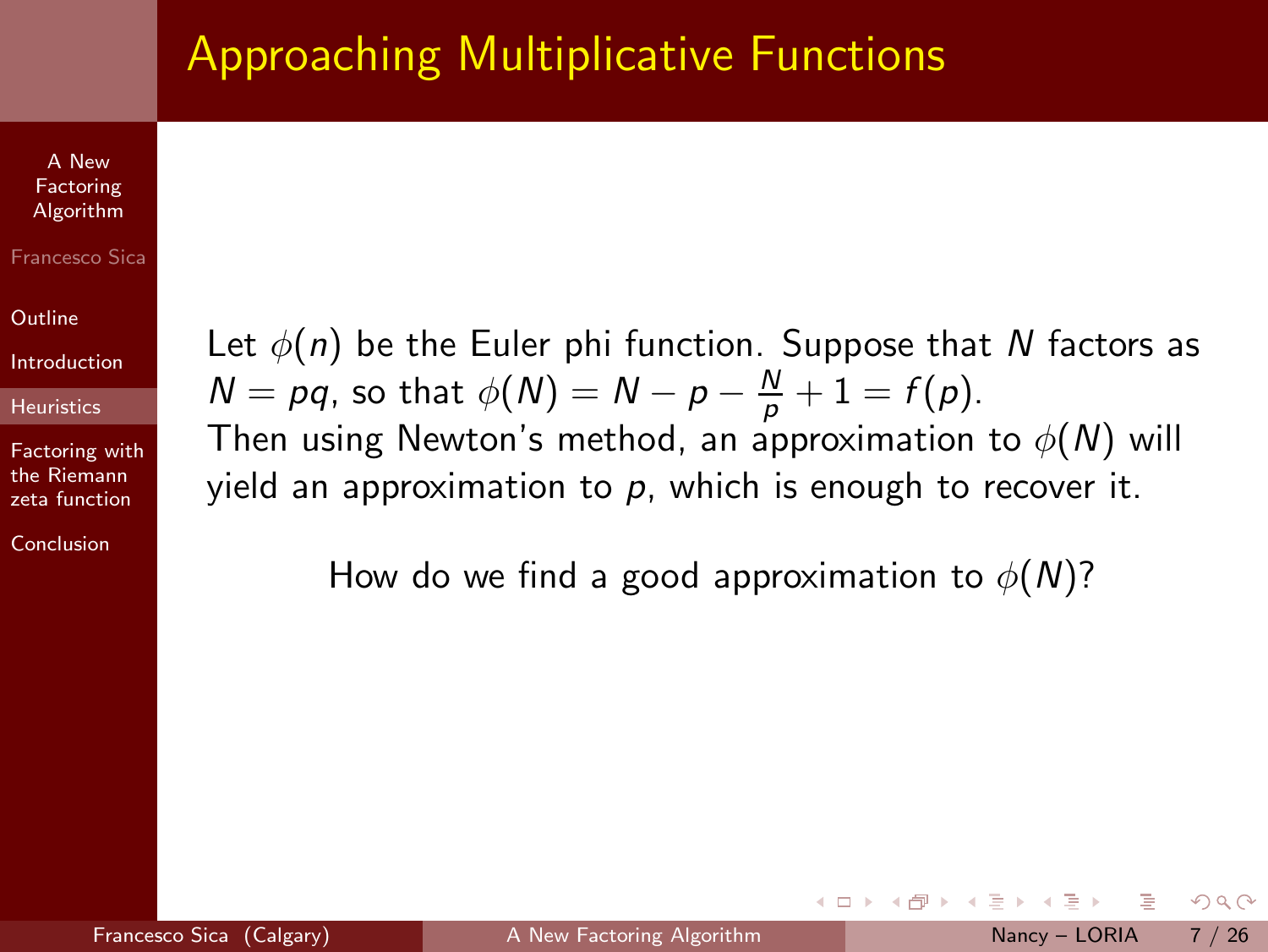### First Attempt with Riemann

A New Factoring [Algorithm](#page-0-0)

Francesco Sica

**[Outline](#page-1-0)** 

[Introduction](#page-2-0)

[Heuristics](#page-14-0)

[Factoring with](#page-22-0) the Riemann zeta function

[Conclusion](#page-46-0)

Riemann zeta function is

$$
\zeta(s) = \sum_{n\geq 1} \frac{1}{n^s} \quad \Re s > 1
$$

It can be continued to a meromorphic function in  $\mathbb C$  with simple pole with residue 1 at  $s = 1$ . Also

$$
\frac{\zeta(s-1)}{\zeta(s)} = \sum_{n\geq 1} \frac{\phi(n)}{n^s} \quad \Re s > 2
$$

4 0 8

Francesco Sica (Calgary) [A New Factoring Algorithm](#page-0-0) Nancy – LORIA 8 / 26

 $OQ$ 

 $\sim$  $\sim$ E.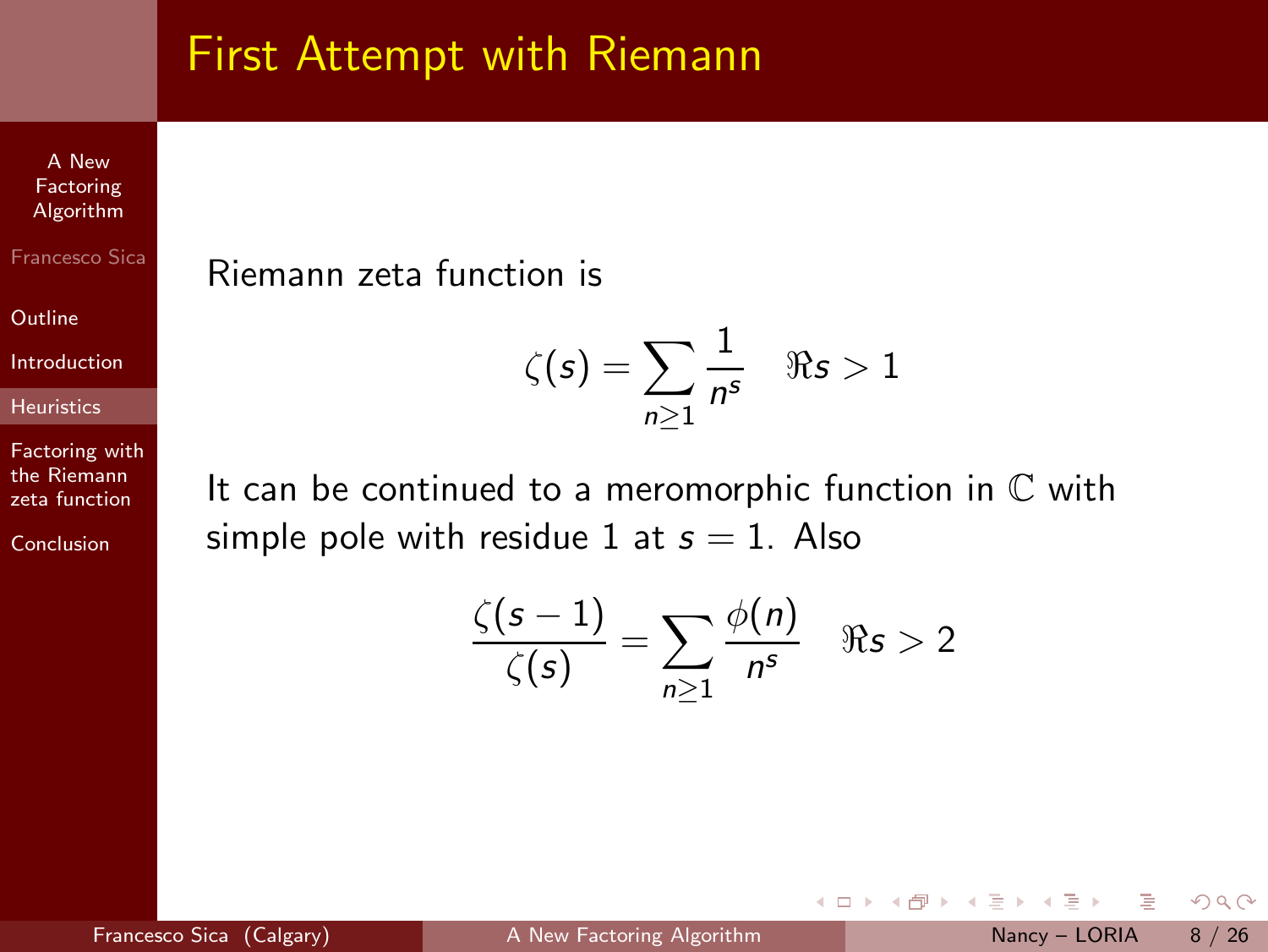# **Isolating**  $\phi(N)$

A New Factoring [Algorithm](#page-0-0)

Francesco Sica

**[Outline](#page-1-0)** 

[Introduction](#page-2-0)

[Heuristics](#page-14-0)

[Factoring with](#page-22-0) the Riemann zeta function

[Conclusion](#page-46-0)

Classical: Compute 
$$
\Phi(x) = \sum_{n \le x} \phi(n)
$$
 by

$$
\Phi(x) = \frac{1}{2\pi i} \int_{3-i\infty}^{3+i\infty} \frac{\zeta(s-1)}{\zeta(s)} \frac{x^s}{s} ds
$$

4 0 8  $\overline{a}$ 

and move line of integration "to the left".

Þ  $\mathbf{h}$  $\prec$  $\mathbb{B}$  + B

 $\rightarrow$  $\triangleleft$   $2Q$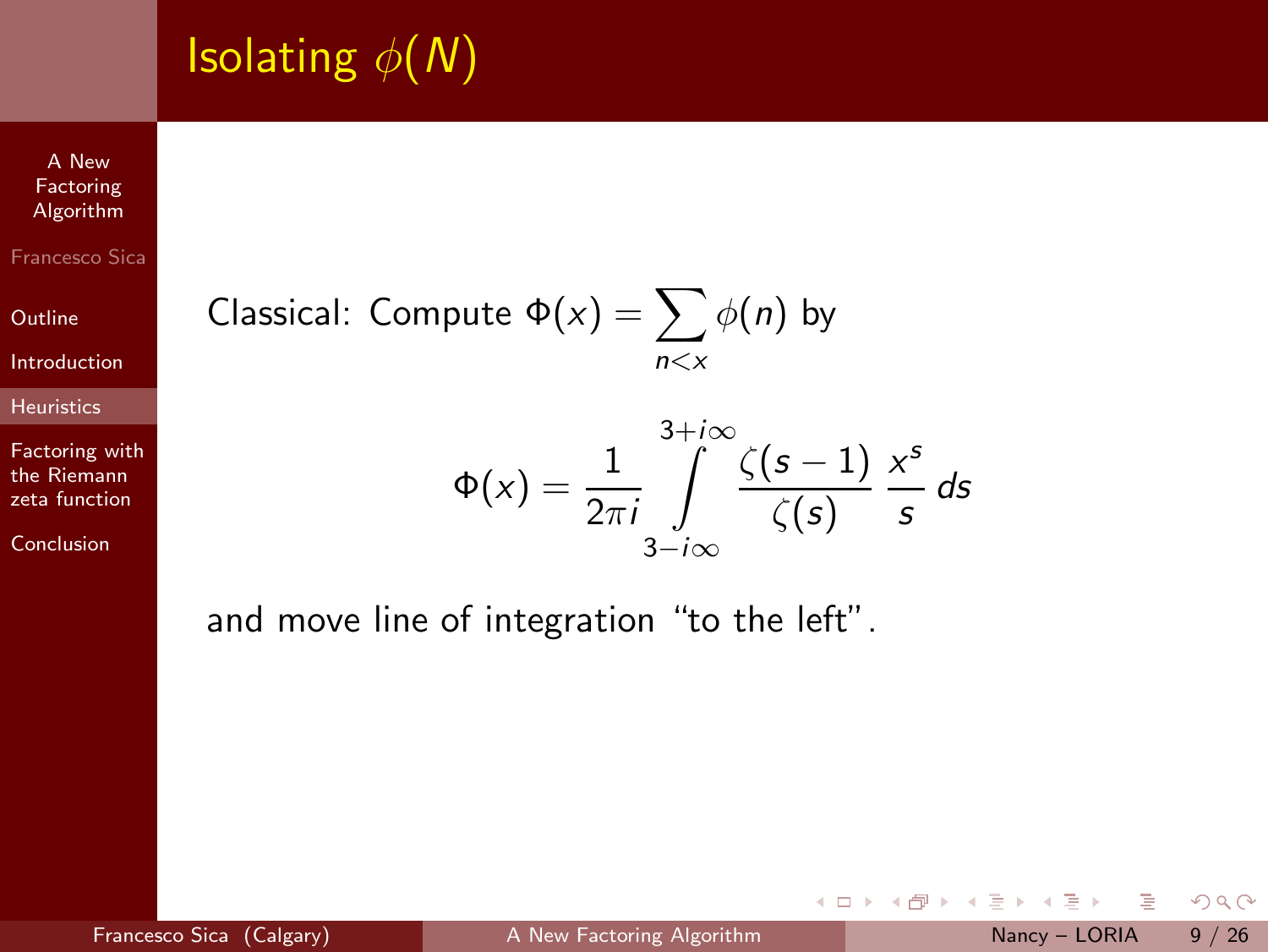# **Isolating**  $\phi(N)$

A New Factoring [Algorithm](#page-0-0)

Francesco Sica

**[Outline](#page-1-0)** 

[Introduction](#page-2-0)

[Heuristics](#page-14-0)

[Factoring with](#page-22-0) the Riemann zeta function

[Conclusion](#page-46-0)

Classical: Compute 
$$
\Phi(x) = \sum_{n \le x} \phi(n)
$$
 by

$$
\Phi(x) = \frac{1}{2\pi i} \int_{3-i\infty}^{3+i\infty} \frac{\zeta(s-1)}{\zeta(s)} \frac{x^s}{s} ds
$$

and move line of integration "to the left". Problem: we hit the Riemann zeros, spooky beings! Can we avoid them?

4 0 8

Francesco Sica (Calgary) [A New Factoring Algorithm](#page-0-0) Nancy – LORIA 9 / 26

 $OQ$ 

 $\mathbf{h}$  $\mathcal{A}$ E.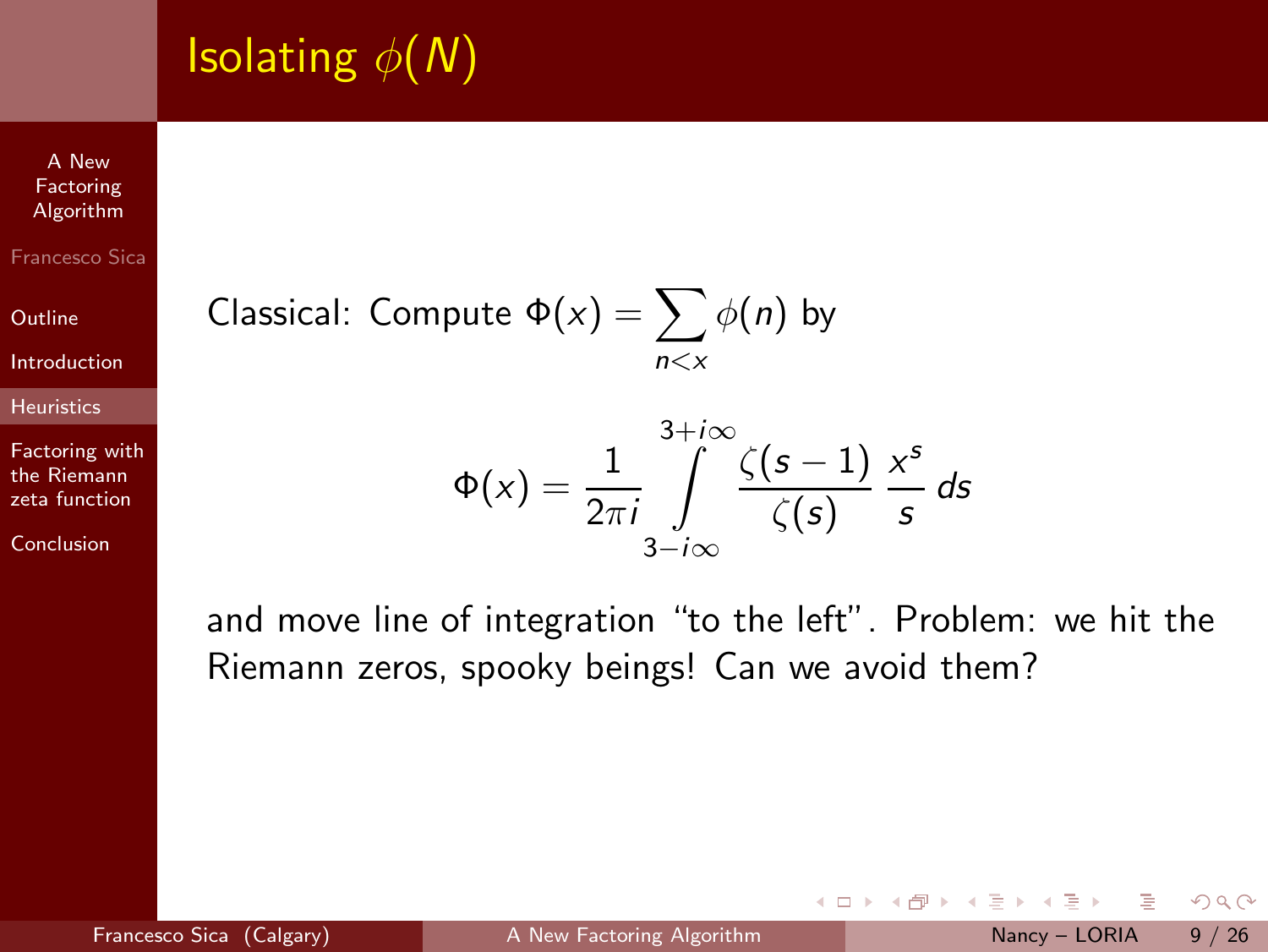### Second Attempt with Riemann

A New Factoring [Algorithm](#page-0-0) Francesco Sica

**[Outline](#page-1-0)** 

[Introduction](#page-2-0)

**[Heuristics](#page-14-0)** 

[Factoring with](#page-22-0) the Riemann zeta function

[Conclusion](#page-46-0)

We now consider  $\sigma(N) = N + 1 + p + q$ . As before, a close approximation to  $\sigma(N)$  will reveal p. Here

$$
\zeta(s)\zeta(s-1)=\sum_{n\geq 1}\frac{\sigma(n)}{n^s}\quad \Re s>2
$$

and hence if  $S(\mathsf{x}) = \sum \sigma(n)$  we get  $n < x$ 

$$
S(x) = \frac{1}{2\pi i} \int_{3-i\infty}^{3+i\infty} \zeta(s-1)\zeta(s) \frac{x^s}{s} ds
$$

 $OQ$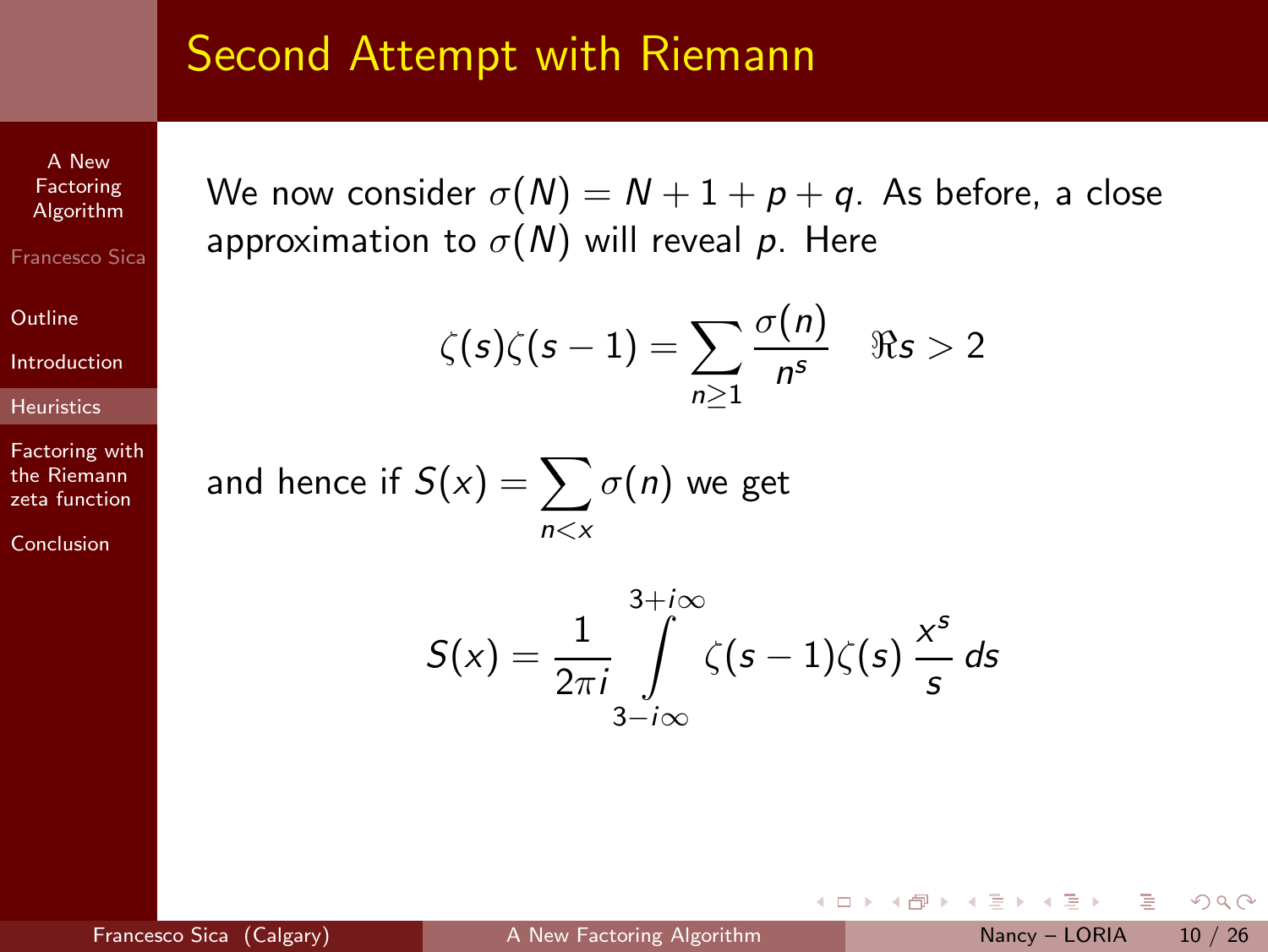### Second Attempt with Riemann

A New Factoring [Algorithm](#page-0-0) Francesco Sica

**[Outline](#page-1-0)** 

[Introduction](#page-2-0)

**[Heuristics](#page-14-0)** 

[Factoring with](#page-22-0) the Riemann zeta function

[Conclusion](#page-46-0)

We now consider  $\sigma(N) = N + 1 + p + q$ . As before, a close approximation to  $\sigma(N)$  will reveal p. Here

$$
\zeta(s)\zeta(s-1)=\sum_{n\geq 1}\frac{\sigma(n)}{n^s}\quad \Re s>2
$$

and hence if  $S(\mathsf{x}) = \sum \sigma(n)$  we get  $n < x$ 

$$
S(x) = \frac{1}{2\pi i} \int_{3-i\infty}^{3+i\infty} \zeta(s-1)\zeta(s) \frac{x^s}{s} ds
$$

Problem:  $|\zeta(s)| \approx |s|^{(1-\Re s)/2}$  as  $|\Im s| \to \infty$  so cannot move the line of integration far enough to the left (to  $\Re s \leq 0$ )

4 D F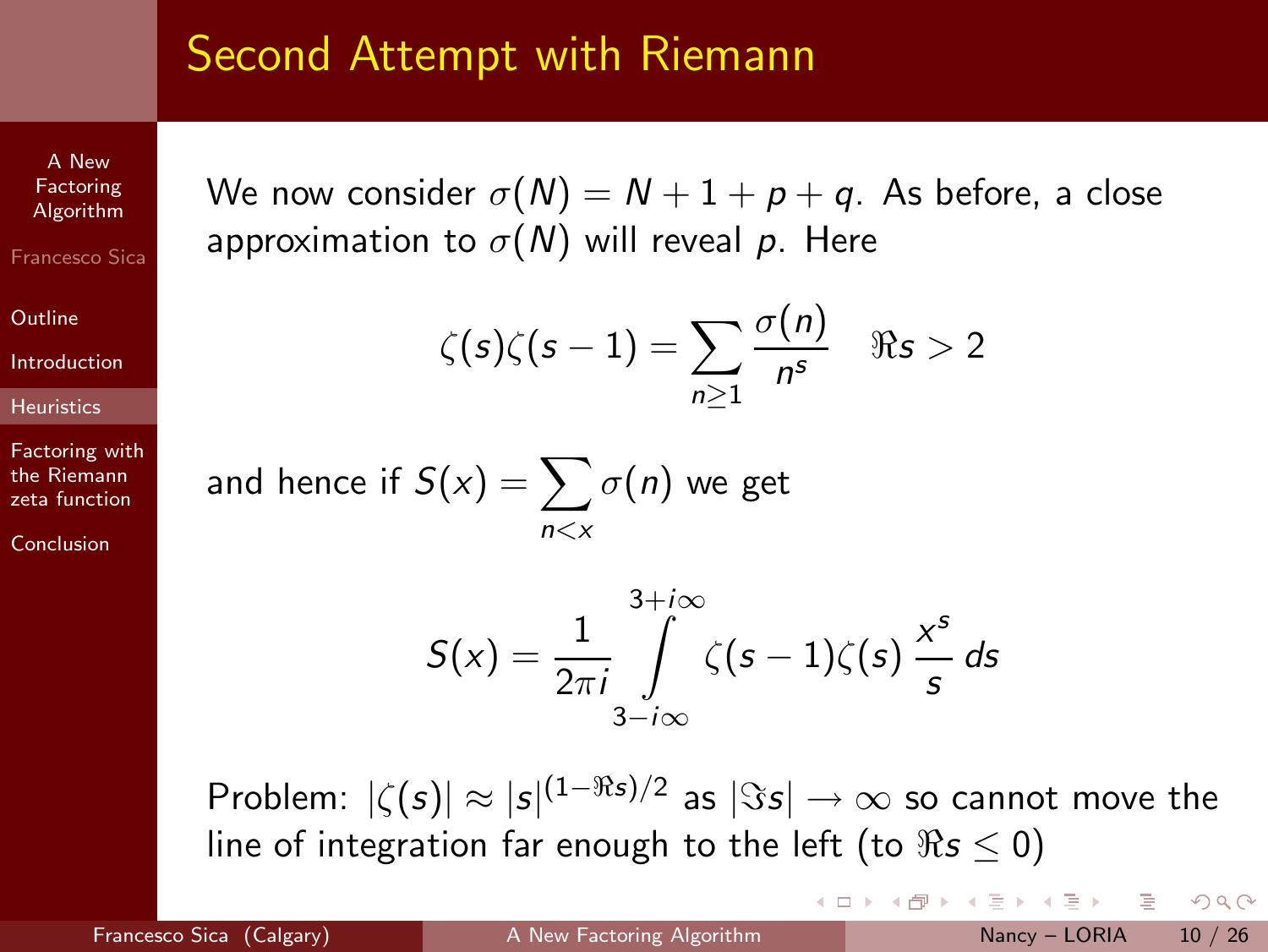### The Mellin Transform Approach



Francesco Sica (Calgary) [A New Factoring Algorithm](#page-0-0) Nancy - LORIA 11 / 26

 $\leftarrow$ 

<span id="page-22-0"></span>

э

 $OQ$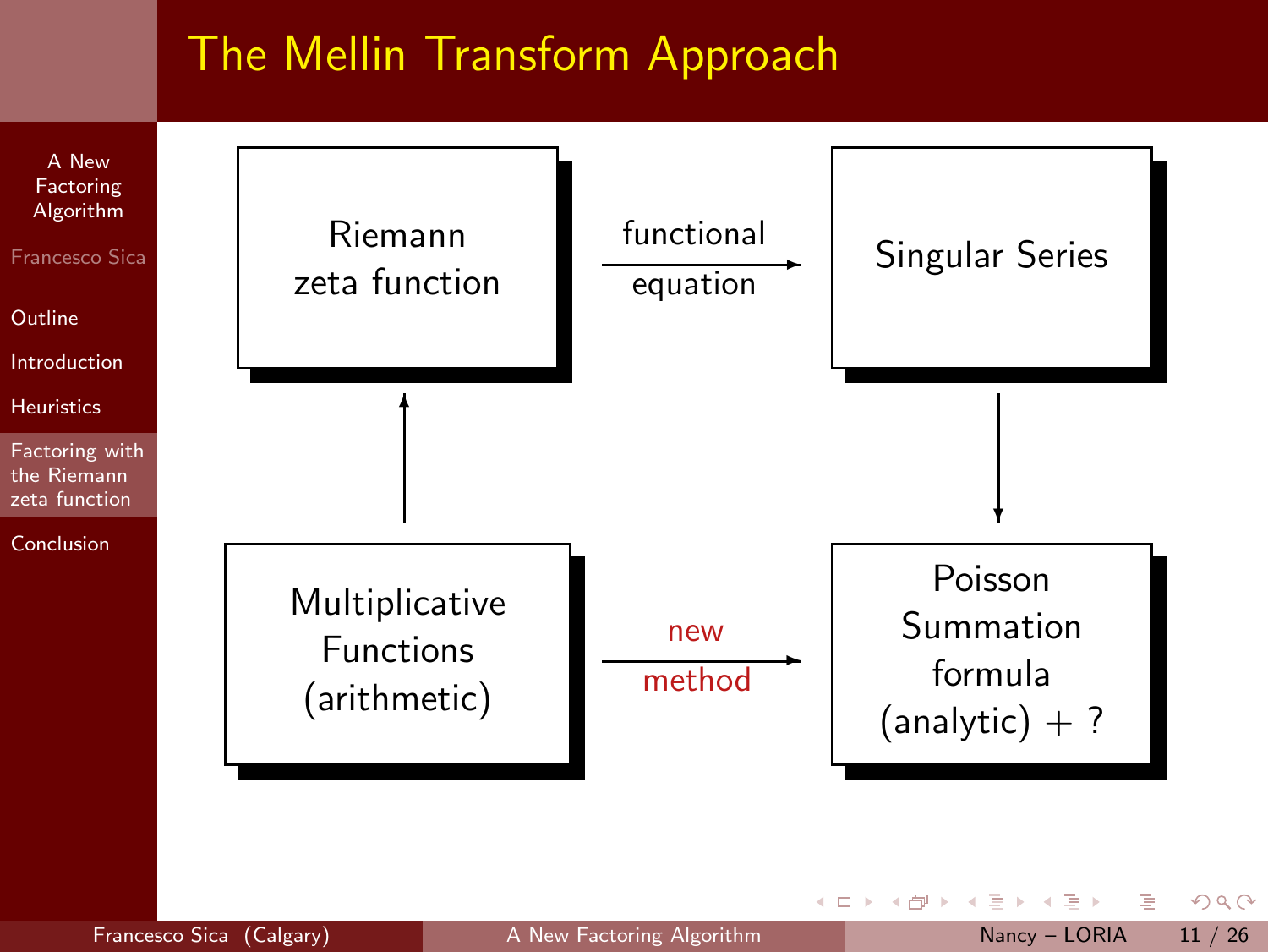### The Multiplicative Function

A New Factoring [Algorithm](#page-0-0)

Francesco Sica

**[Outline](#page-1-0)** 

[Introduction](#page-2-0)

[Heuristics](#page-14-0)

[Factoring with](#page-22-0) the Riemann zeta function

[Conclusion](#page-46-0)

We let  $r \geq 2$  and  $\beta_m \leq 0$  "fixed". Define

$$
\sigma_r(n) = \sum_{d_1d_2\cdots d_{r-1}|n} d_1^{\beta_1} d_2^{\beta_2} \cdots d_{r-1}^{\beta_{r-1}}
$$

Then

$$
\zeta(s)\zeta(s-\beta_1)\cdots\zeta(s-\beta_{r-1})=\sum_{n=1}^{\infty}\frac{\sigma_r(n)}{n^s}
$$

 $\leftarrow$   $\Box$ 

4 何 ▶

B

÷  $\sim$  $\rightarrow$   $2Q$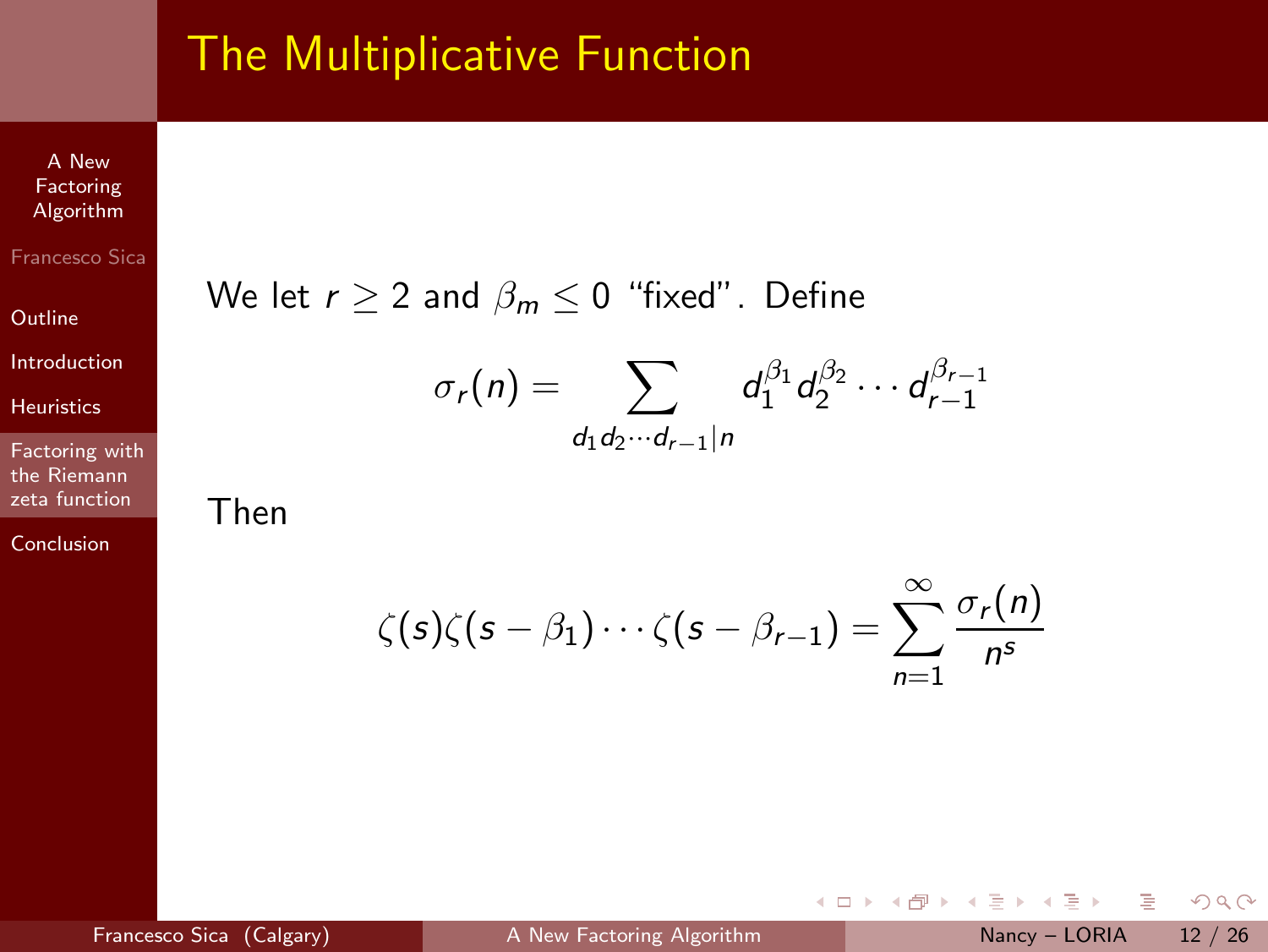### The Test Function

A New **Factoring** [Algorithm](#page-0-0)

Francesco Sica

**[Outline](#page-1-0)** 

[Introduction](#page-2-0)

[Heuristics](#page-14-0)

[Factoring with](#page-22-0) the Riemann zeta function

[Conclusion](#page-46-0)

We let  $\nu \in \mathbb{R}$  with  $\nu > 1$ . Define

$$
f_{\nu}(t)=\begin{cases}(1-t)^{\nu-1} & 0\leq t\leq 1\\ 0 & t\geq 1\end{cases}
$$

The Mellin transform of  $f_{\nu}$  is

$$
\frac{\Gamma(\nu)\Gamma(s)}{\Gamma(\nu+s)}=\int_0^\infty f_\nu(t)t^{s-1}\,dt
$$

4 0 8

→ 母→

B

Þ  $\mathbf{p}$  $\rightarrow \equiv$   $\rightarrow$   $2Q$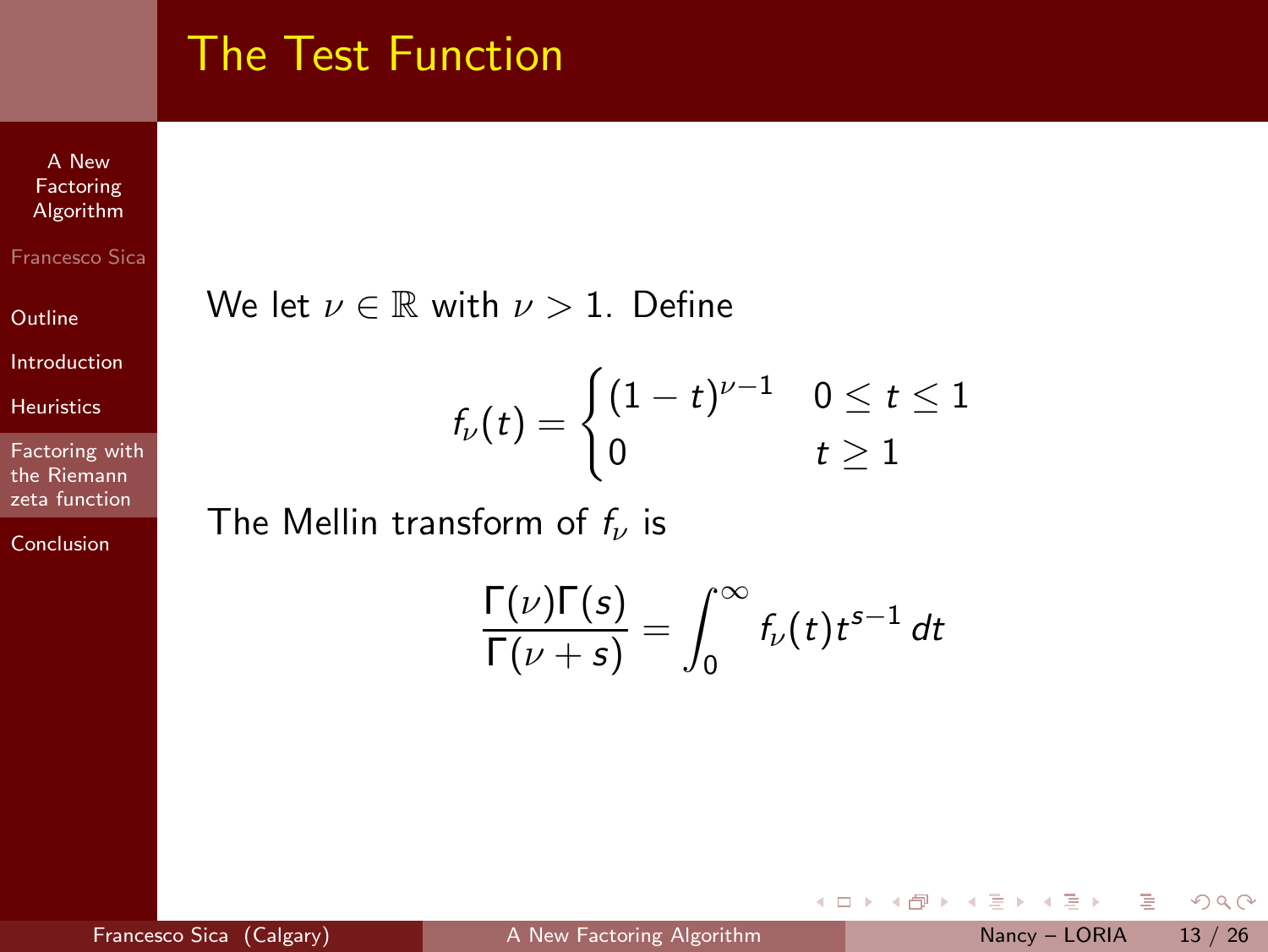### Inverse Mellin Transform

We have

A New Factoring [Algorithm](#page-0-0)

Francesco Sica

**[Outline](#page-1-0)** 

[Introduction](#page-2-0)

**[Heuristics](#page-14-0)** 

[Factoring with](#page-22-0) the Riemann zeta function

[Conclusion](#page-46-0)

#### 1 2πi  $\int^{c+i\infty}$ c−i∞  $\zeta(s)\zeta(s-\beta_1)\cdots\zeta(s-\beta_{r-1})\frac{\Gamma(\nu)\Gamma(s)}{\Gamma(\nu+\varepsilon)}$  $\frac{\Gamma(\nu) \Gamma(s)}{\Gamma(\nu + s)} x^s ds$  $=\sum \sigma_r(n) f_\nu\left(\frac{n}{n}\right)$ n≤x x  $\setminus$

Call the right-hand side

$$
F(\nu) = \sum_{n \leq x} \sigma_r(n) \left(1 - \frac{n}{x}\right)^{\nu - 1}
$$

4 D F

Francesco Sica (Calgary) [A New Factoring Algorithm](#page-0-0) Nancy - LORIA 14 / 26

 $QQ$ 

 $\sim$  $\sim$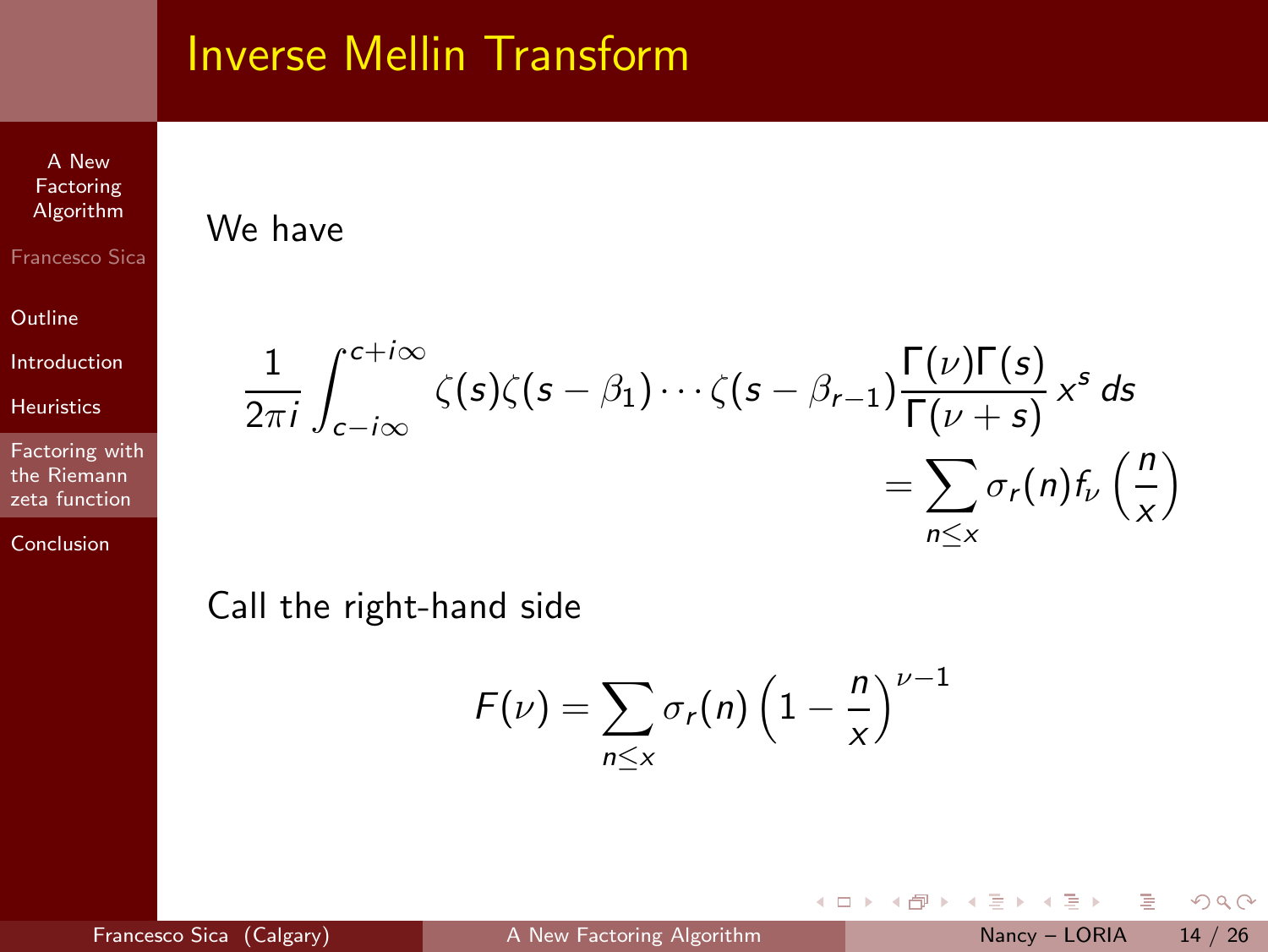# Isolating  $p$  dividing  $N$

A New Factoring [Algorithm](#page-0-0) Francesco Sica

**[Outline](#page-1-0)** 

[Introduction](#page-2-0)

[Heuristics](#page-14-0)

[Factoring with](#page-22-0) the Riemann zeta function

[Conclusion](#page-46-0)

#### We estimate

$$
F^{(k)}(\nu) = \sum_{n \leq x} \sigma_r(n) \left(1 - \frac{n}{x}\right)^{\nu - 1} \log^k \left(1 - \frac{n}{x}\right)
$$

If 
$$
x = N + \frac{1}{N^2}
$$
 we get

÷,

 $2Q$ 

 $\rightarrow$   $\Rightarrow$   $\rightarrow$ 

Þ  $\mathbf{p}$  $\triangleleft$ 

(ロ) (d) →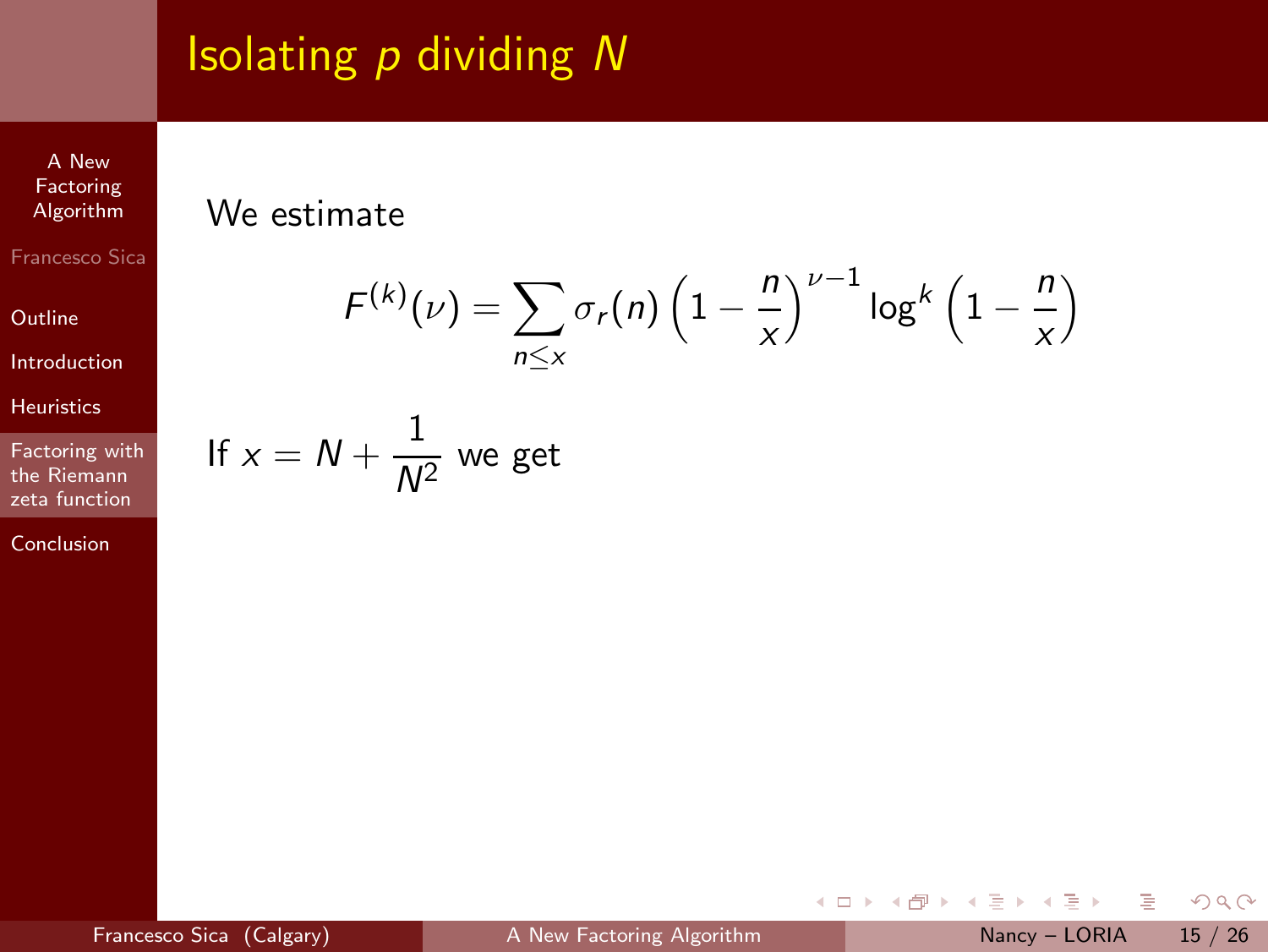# Isolating  $p$  dividing  $N$

A New Factoring [Algorithm](#page-0-0) Francesco Sica

**[Outline](#page-1-0)** 

[Introduction](#page-2-0)

[Heuristics](#page-14-0)

[Factoring with](#page-22-0) the Riemann zeta function

[Conclusion](#page-46-0)

#### We estimate

$$
F^{(k)}(\nu) = \sum_{n \leq x} \sigma_r(n) \left(1 - \frac{n}{x}\right)^{\nu - 1} \log^k \left(1 - \frac{n}{x}\right)
$$

If 
$$
x = N + \frac{1}{N^2}
$$
 we get

$$
F^{(k)}(\nu) = (-3 \log N)^k \sigma_r(N) N^{-3(\nu-1)} + O(N(2 \log N)^{k+r})
$$

÷,

 $2Q$ 

 $\rightarrow \equiv$ 

B  $\mathbf{p}$  $\triangleleft$ 

**4 ロト 4 何 ト**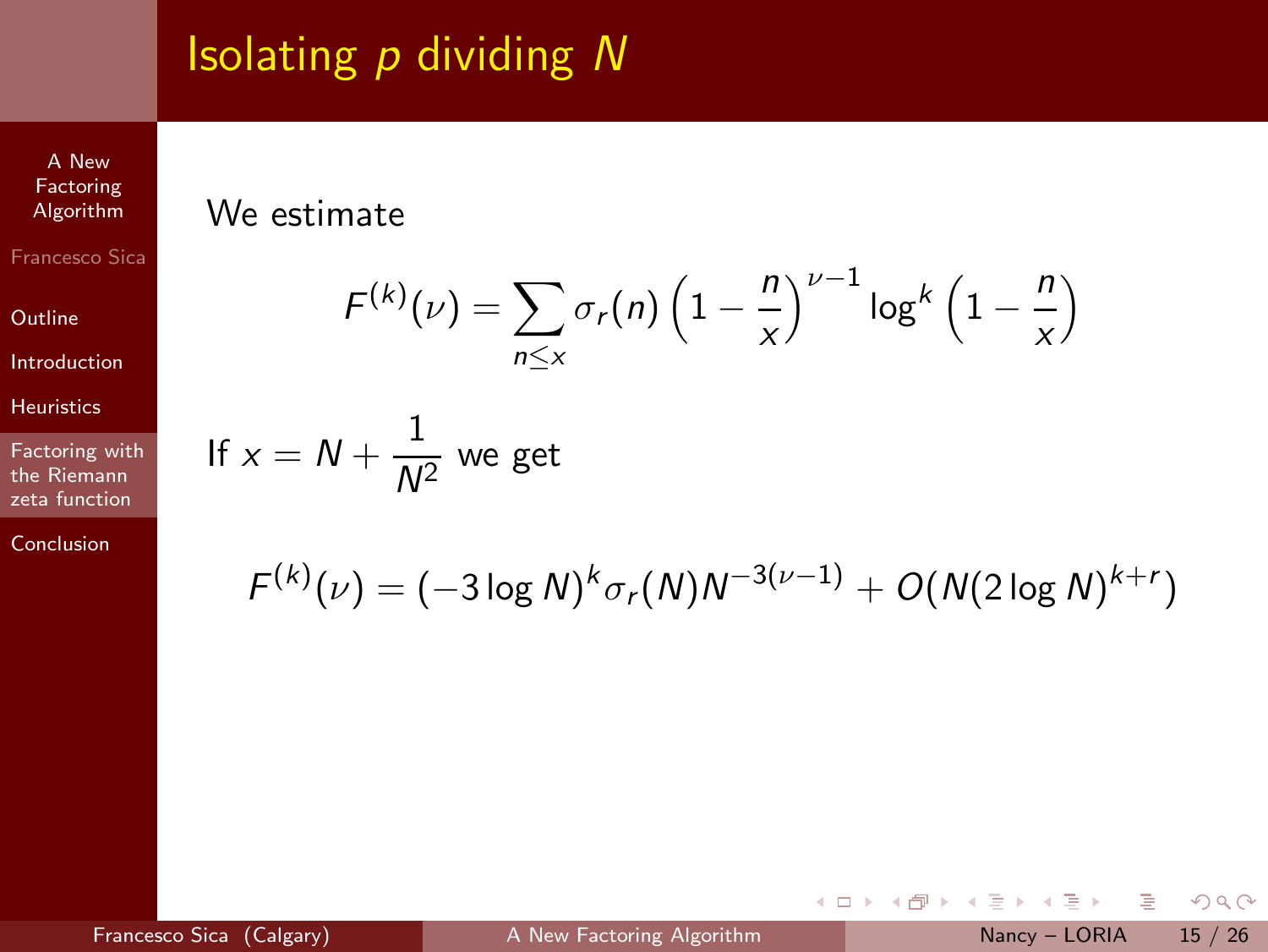# Isolating  $p$  dividing  $N$

A New Factoring [Algorithm](#page-0-0) Francesco Sica

**[Outline](#page-1-0)** 

[Introduction](#page-2-0)

**[Heuristics](#page-14-0)** 

[Factoring with](#page-22-0) the Riemann zeta function

[Conclusion](#page-46-0)

#### We estimate

$$
F^{(k)}(\nu) = \sum_{n \le x} \sigma_r(n) \left(1 - \frac{n}{x}\right)^{\nu - 1} \log^k \left(1 - \frac{n}{x}\right)
$$
  
If  $x = N + \frac{1}{N^2}$  we get

$$
F^{(k)}(\nu) = (-3 \log N)^k \sigma_r(N) N^{-3(\nu-1)} + O(N(2 \log N)^{k+r})
$$

Choosing  $k > c_1(\nu + r)$  log N and supposing we can compute  $F^{(k)}(\nu)$  with good precision we get a value for  $\sigma_r(N)$  up to an error  $O(N^{-c_2})$ , where  $c_2 \to \infty$  as  $c_1 \to \infty$ . If  $N = pq$ , then as before this is sufficient to obtain  $p$ .

Francesco Sica (Calgary) [A New Factoring Algorithm](#page-0-0) Nancy – LORIA 15 / 26

 $QQ$ 

**The Secret State**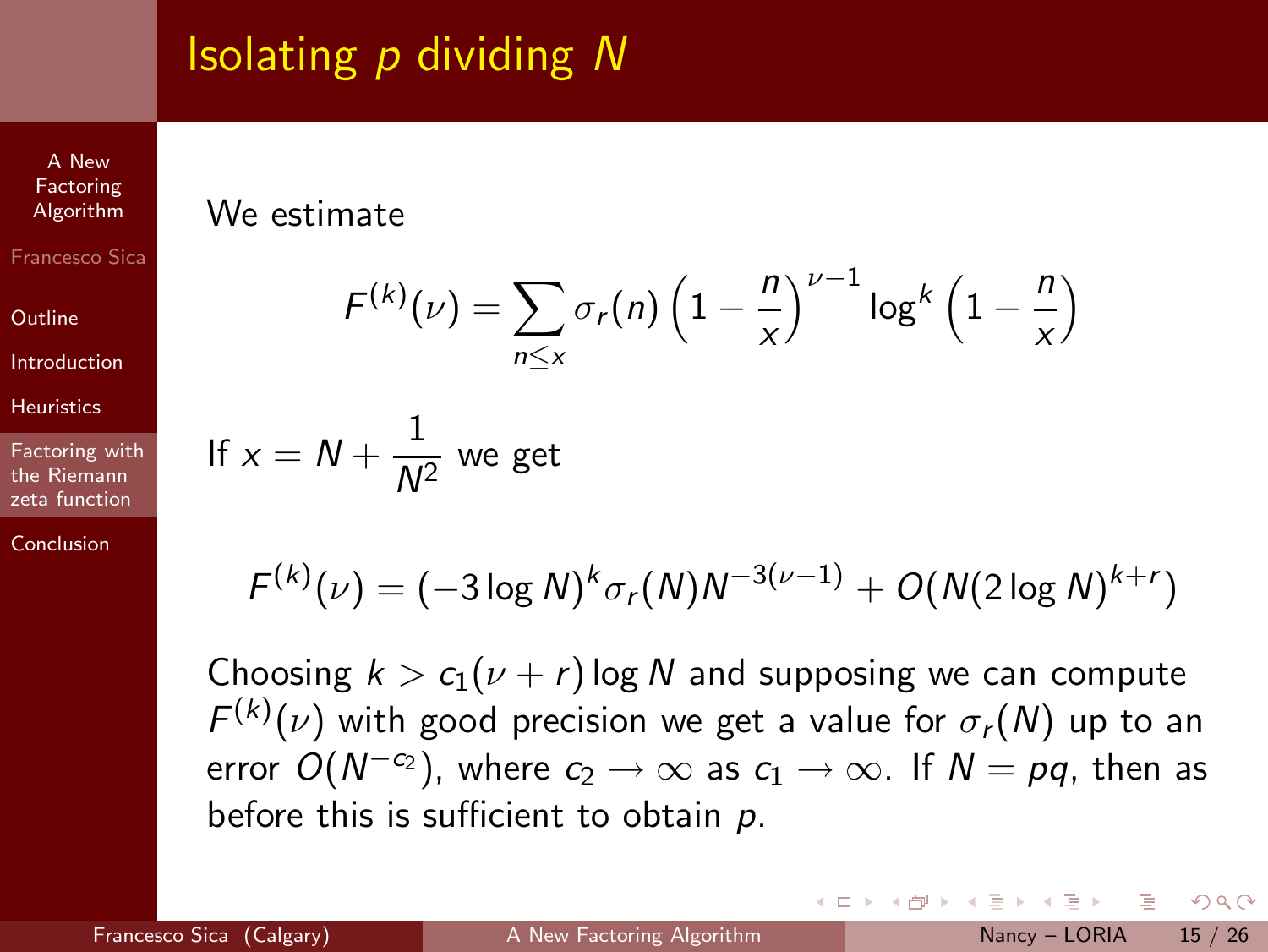### The Functional Equation

A New Factoring [Algorithm](#page-0-0)

#### Francesco Sica

**[Outline](#page-1-0)** 

[Introduction](#page-2-0)

[Heuristics](#page-14-0)

[Factoring with](#page-22-0) the Riemann zeta function

**[Conclusion](#page-46-0)** 

The Riemann zeta function is an meromorphic function with a single pole at 1 with residue 1 satisfying the functional equation (given here in asymmetric form)

$$
\zeta(s) = \frac{(2\pi)^s}{\pi} \Gamma(1-s) \sin\left(\frac{\pi s}{2}\right) \zeta(1-s)
$$

 $OQ$ 

 $\sim$ 

 $-4$ 

4 D F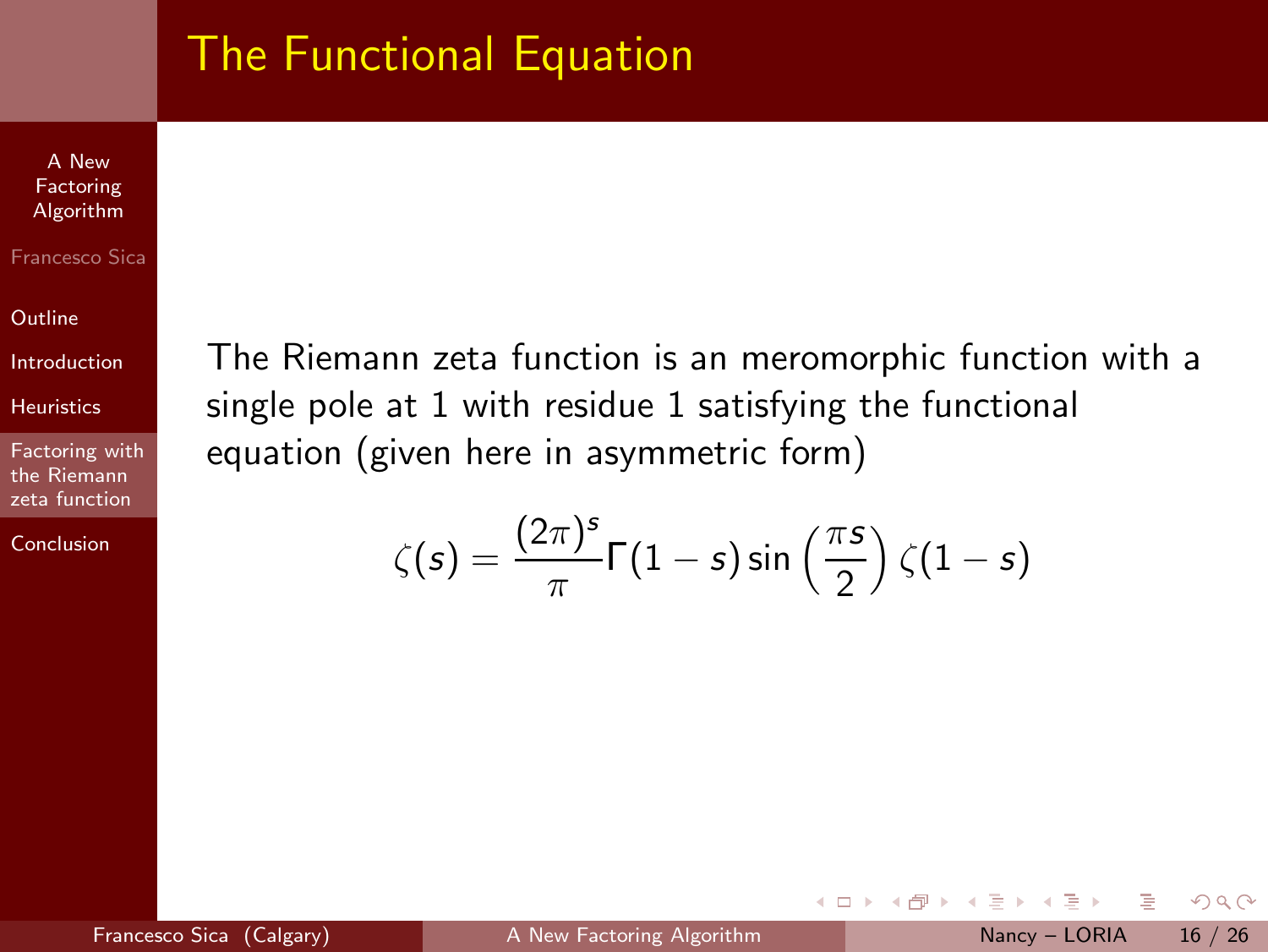### New Identities

A New Factoring [Algorithm](#page-0-0) Francesco Sica

**[Outline](#page-1-0)** 

[Introduction](#page-2-0)

**[Heuristics](#page-14-0)** 

[Factoring with](#page-22-0) the Riemann zeta function

**[Conclusion](#page-46-0)** 

Moving the line of integration to the left and using the functional equation shows

$$
F(\nu) \approx \rho + \frac{(2\pi i)^{r-\beta_1-\cdots-\beta_{r-1}}\Gamma(\nu)}{(2\pi i)^{r+1}} \times (\cos \pi \nu - \sin \pi \nu)
$$
  
 
$$
\times \int_{(1+1/r)} \{(2\pi i)^r \times \}^{-s} \Gamma(s-\nu) \Gamma(s+\beta_1) \cdots \Gamma(s+\beta_{r-1})
$$
  
 
$$
\zeta(s)\zeta(s+\beta_1)\cdots\zeta(s+\beta_{r-1}) ds
$$

where  $\rho$  is some easily expressible residue. In view of the previous expression, it is appropriate to choose  $r$  so that  $x^{1/r} \approx e$  so that the integral does not depend on  $x$  (hence  $N$ ).

4 D F

 $QQ$ 

Barriot Barr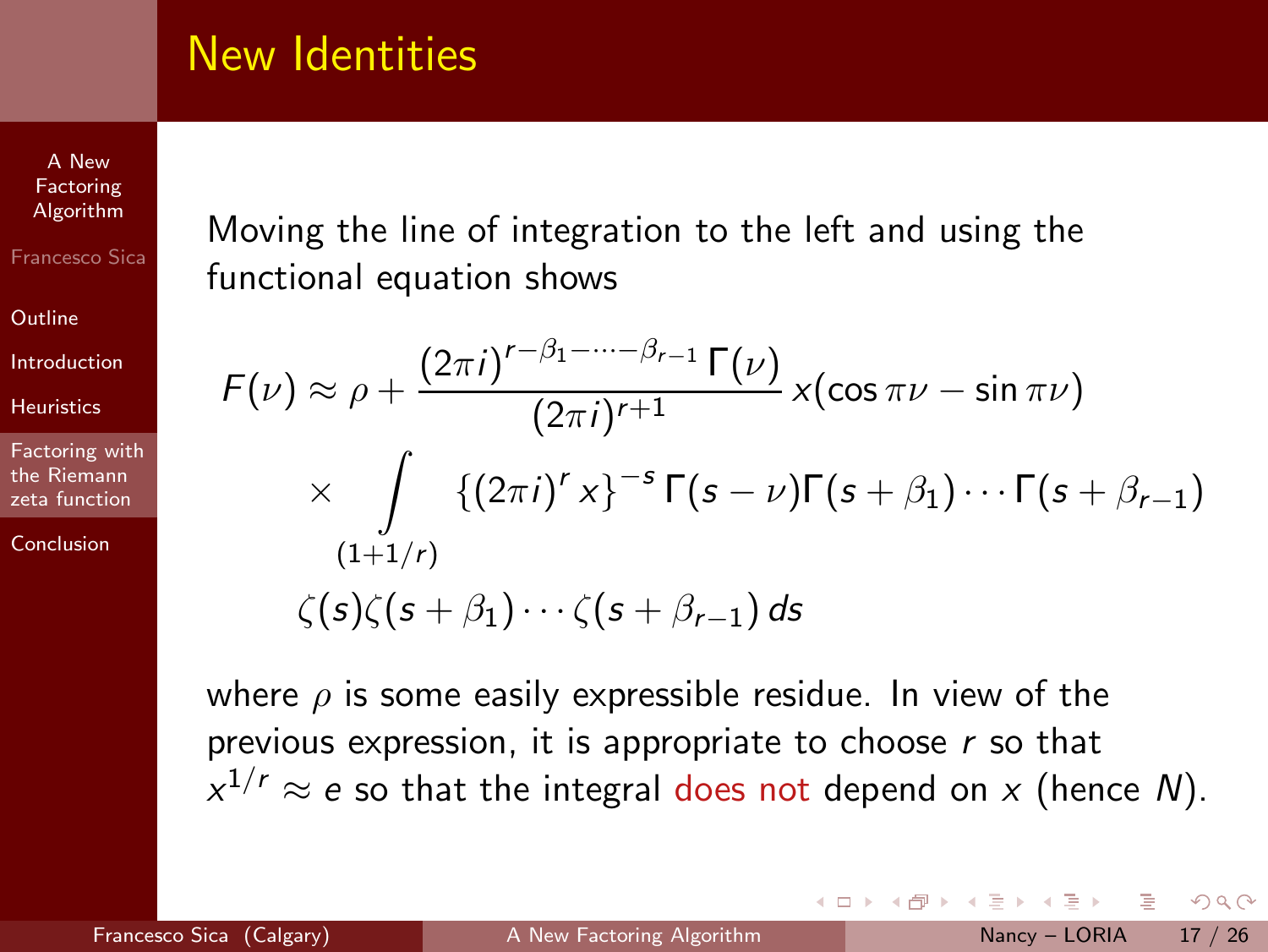## The Singular Series

A New Factoring [Algorithm](#page-0-0) Francesco Sica

**[Outline](#page-1-0)** 

[Introduction](#page-2-0)

**[Heuristics](#page-14-0)** 

[Factoring with](#page-22-0) the Riemann zeta function

[Conclusion](#page-46-0)

#### Using the multiplication theorem

$$
\begin{aligned} \mathcal{L}(s)\Gamma\left(s+\frac{1}{r}\right)\Gamma\left(s+\frac{2}{r}\right)\cdots\Gamma\left(s+\frac{r-1}{r}\right) \\ &=(2\pi)^{(r-1)/2}r^{1/2-rs}\Gamma(rs) \end{aligned}
$$

we arrive at evaluating terms for  $\mathcal{F}^{(k)}(\nu)$  which consist of derivatives of  $\Gamma(\nu)$ (cos  $\pi\nu$  – sin  $\pi\nu$ ) times the following series

$$
\sum_{d_1,\ldots,d_r\geq 1}\frac{d_1^{-\beta_1}d_2^{-\beta_2}\cdots d_{r-1}^{-\beta_{r-1}}\log^j d_r}{(d_1\cdots d_r)^2}\cdot e^{2\pi i r(d_1\cdots d_r)^{1/r}}
$$

with  $j\leq k=O(\log^2x).$  Here  $r=[\log x].$ 

 $Γ$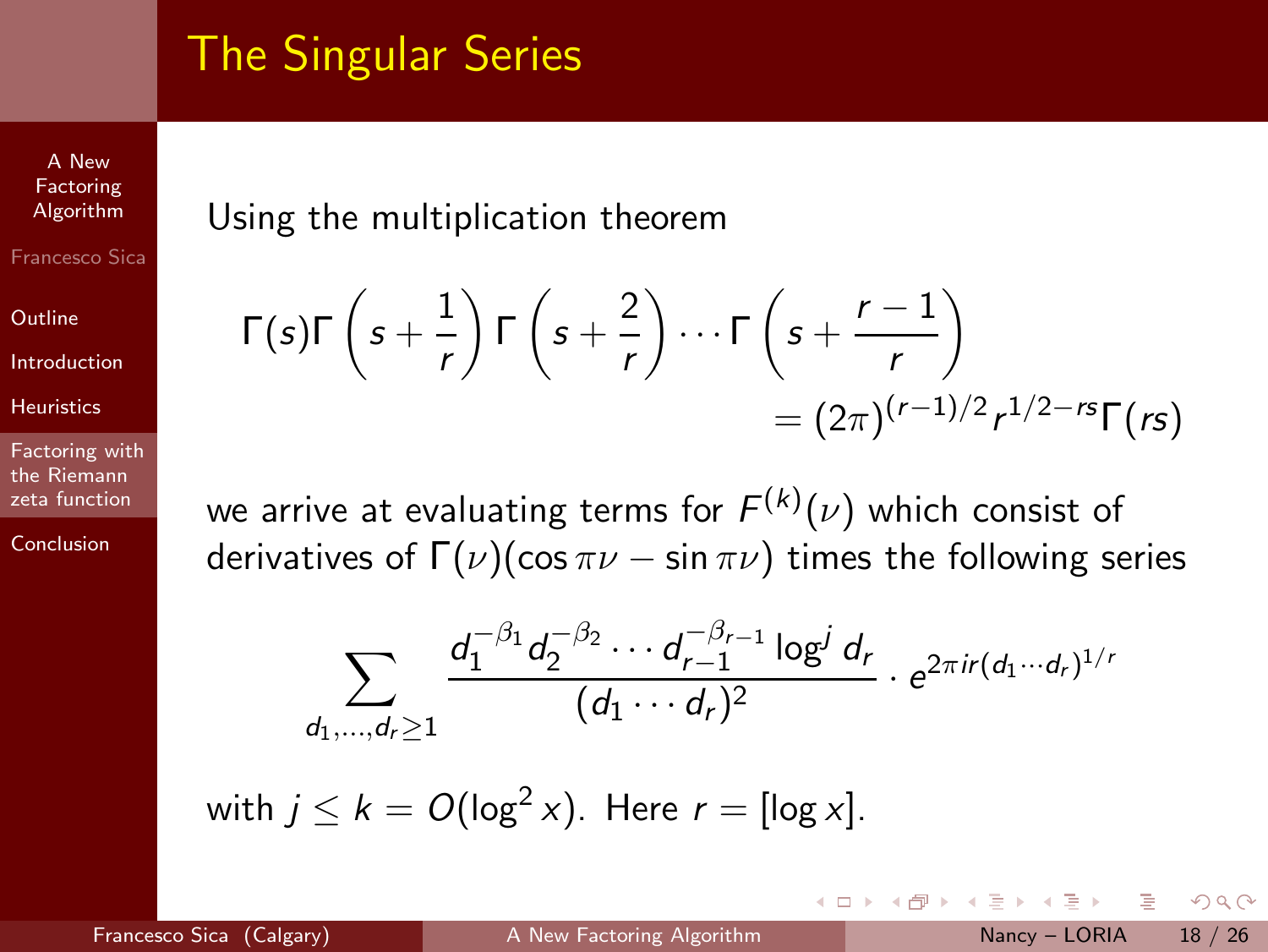### Computing the Singular Series

A New Factoring [Algorithm](#page-0-0)

Francesco Sica

**[Outline](#page-1-0)** 

[Introduction](#page-2-0)

[Heuristics](#page-14-0)

[Factoring with](#page-22-0) the Riemann zeta function

[Conclusion](#page-46-0)

How do we evaluate the singular series? Find an algorithm which computes it within  $e^{-t}$  in  $O(t^c)$  binary operations for some fixed  $c > 0$ . Can allow dependence on r to be bad, for instance  $e^r$ . In general, need to evaluate

$$
\sum_{d_1,...,d_r\geq 1} \frac{\log^j d_r}{d_1^{c_1} d_2^{c_2} \cdots d_r^{c_r}} \cdot e^{iA d_1^{a_1} \cdots d_r^{a_r}}
$$

with  $A=O(\textsf{max}\big(1/a_1,\ldots,1/a_r)\big)$  and  $a_1+\cdots+a_r=1.$ 

 $QQ$ 

ミメ メラメ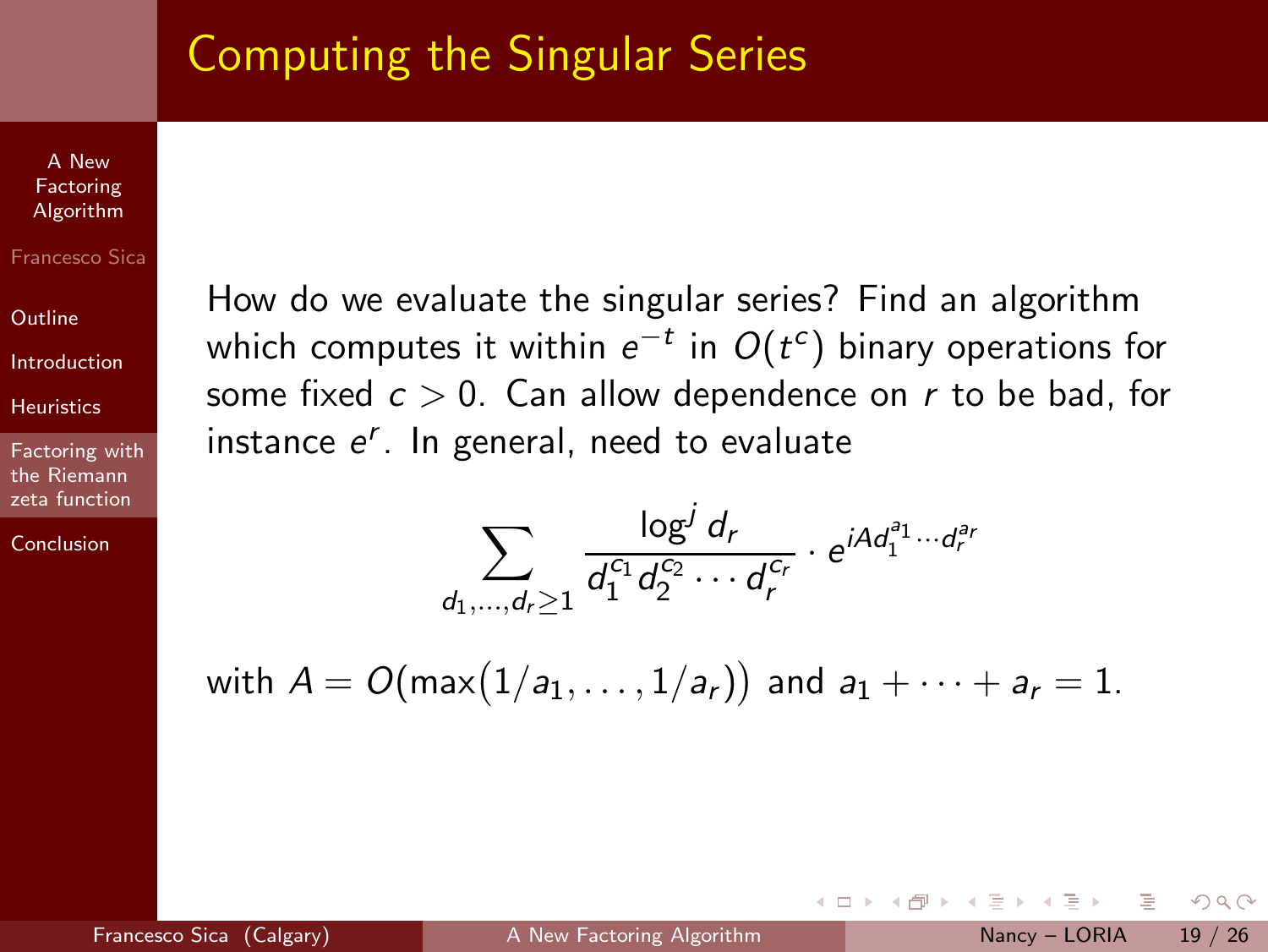A New Factoring [Algorithm](#page-0-0)

Francesco Sica

**[Outline](#page-1-0)** 

[Introduction](#page-2-0)

[Heuristics](#page-14-0)

[Factoring with](#page-22-0) the Riemann zeta function

[Conclusion](#page-46-0)

$$
\sum_{d_1,\dots,d_r\geq 1}e^{-\frac{1}{d_1^R}}\cdots e^{-\frac{1}{d_r^R}}\frac{\log^j d_r}{d_1^{c_1}d_2^{c_2}\cdots d_r^{c_r}}\cdot e^{iA d_1^{a_1}\cdots d_r^{a_r}}
$$

Compute

4 0 8

 $\rightarrow$   $\Box$ 

Þ  $\mathbf{h}$  $\prec$  $\mathbb{B}$  + B  $2Q$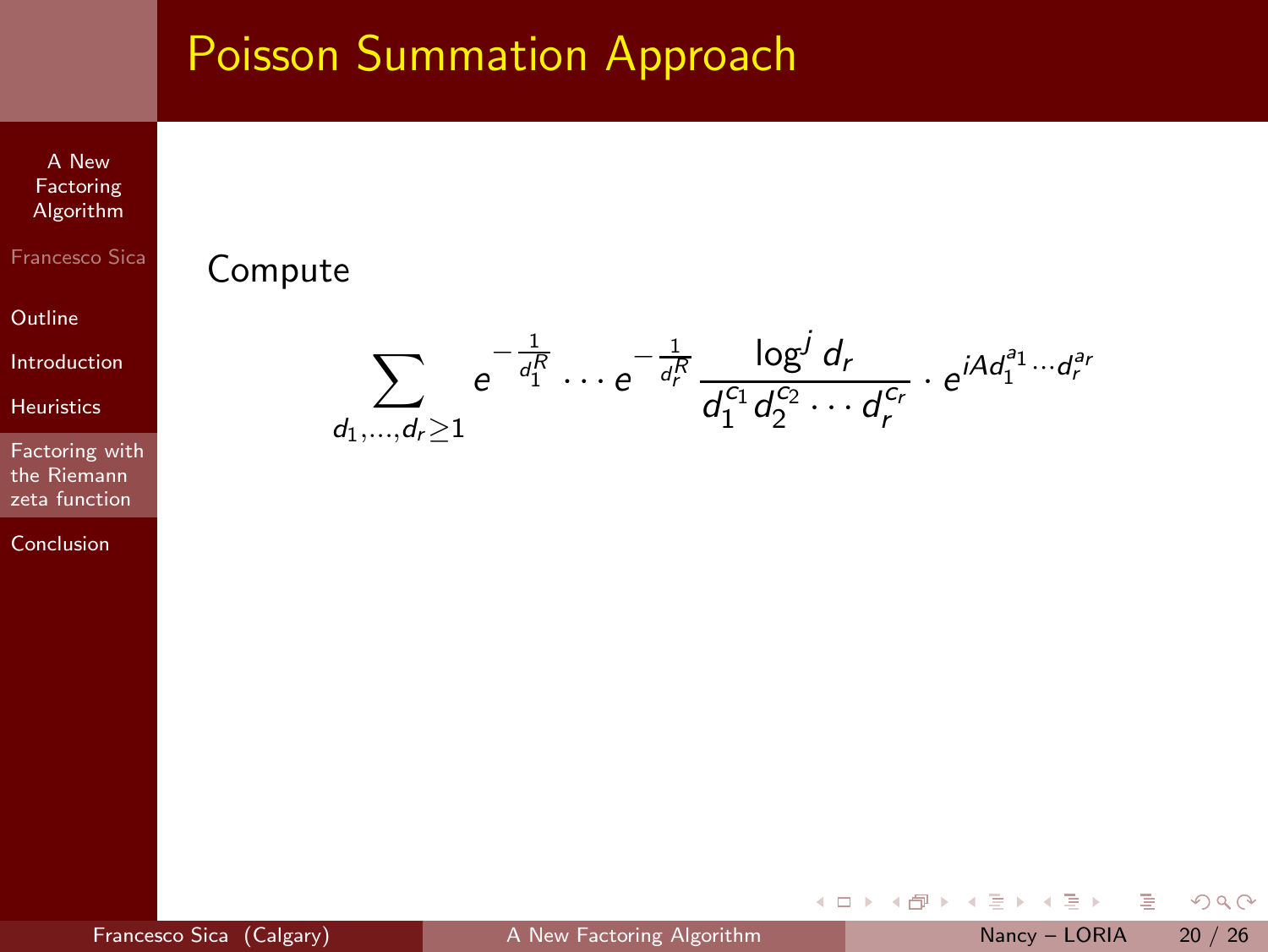A New Factoring [Algorithm](#page-0-0)

Francesco Sica

**[Outline](#page-1-0)** 

[Introduction](#page-2-0)

[Heuristics](#page-14-0)

[Factoring with](#page-22-0) the Riemann zeta function

[Conclusion](#page-46-0)

#### $\sum e$  $d_1,...,d_r > 1$  $-\frac{1}{d_1^R}$   $\dots$   $e^{-\frac{1}{d_r^R}}$   $\frac{\log^j d_r}{d_1^C d_2^C}$  $d_1^{c_1} d_2^{c_2} \cdots d_r^{c_r}$  $\cdot e^{iA d_1^{a_1} \cdots d_r^{a_r}}$  $= \sum f(d_1,\ldots,d_r)$  $d_1,...,d_r > 1$

Compute

 $OQ$ 

ミメ メラメ

4 0 8

4 n →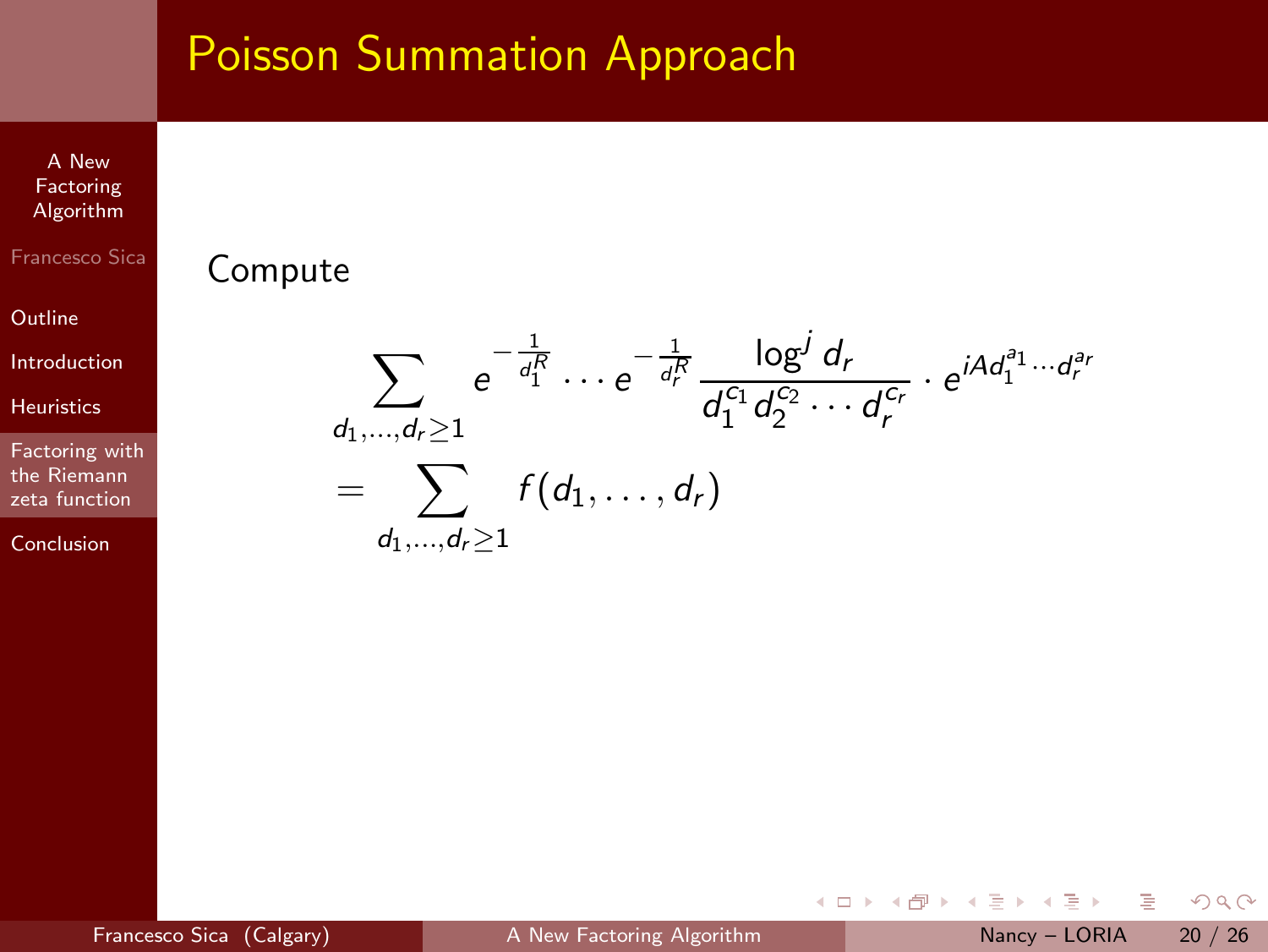A New Factoring [Algorithm](#page-0-0)

Francesco Sica

**[Outline](#page-1-0)** 

[Introduction](#page-2-0)

[Heuristics](#page-14-0)

[Factoring with](#page-22-0) the Riemann zeta function

[Conclusion](#page-46-0)

$$
\sum_{d_1,\ldots,d_r\geq 1} e^{-\frac{1}{d_1^R}} \cdots e^{-\frac{1}{d_r^R}} \frac{\log^j d_r}{d_1^{c_1} d_2^{c_2} \cdots d_r^{c_r}} \cdot e^{iA d_1^{a_1} \cdots d_r^{a_r}}
$$
\n
$$
= \sum_{d_1,\ldots,d_r\geq 1} f(d_1,\ldots,d_r)
$$
\n
$$
= \sum_{x_1,\ldots,x_r\in\mathbb{Z}} \hat{f}(x_1,\ldots,x_r)
$$

4 0 8

4 母 ト

Þ  $\mathbf{p}$  $\prec$ 

 $\triangleleft$ 

Compute

B

 $2Q$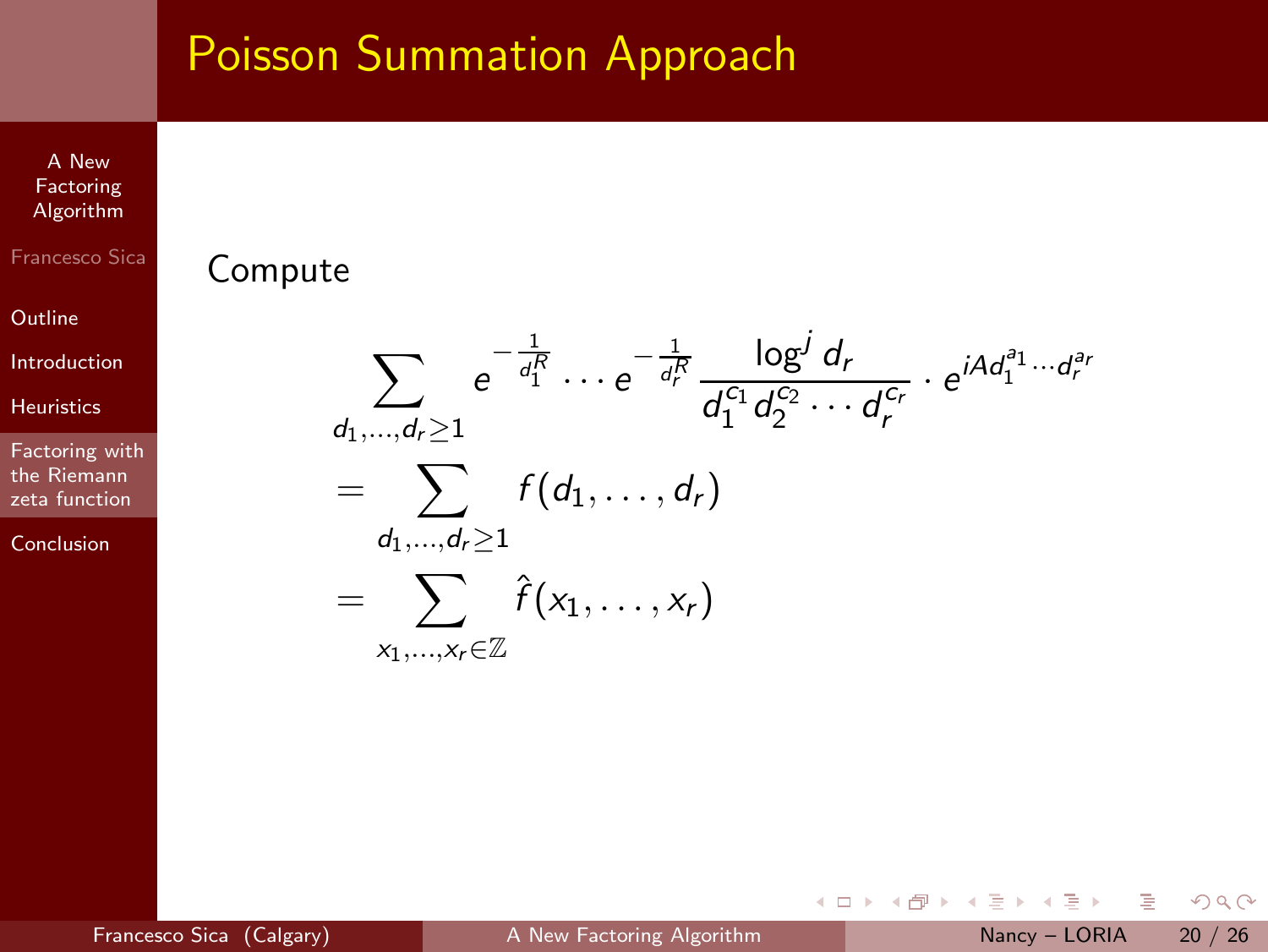A New **Factoring** [Algorithm](#page-0-0)

Francesco Sica

**[Outline](#page-1-0)** 

[Introduction](#page-2-0)

[Heuristics](#page-14-0)

[Factoring with](#page-22-0) the Riemann zeta function

[Conclusion](#page-46-0)

$$
\sum_{d_1,\dots,d_r\geq 1} e^{-\frac{1}{d_1^R}} \cdots e^{-\frac{1}{d_r^R}} \frac{\log^j d_r}{d_1^{c_1} d_2^{c_2} \cdots d_r^{c_r}} \cdot e^{iA d_1^{a_1} \cdots d_r^{a_r}}
$$
\n
$$
= \sum_{d_1,\dots,d_r\geq 1} f(d_1,\dots,d_r)
$$
\n
$$
= \sum_{x_1,\dots,x_r\in\mathbb{Z}} \hat{f}(x_1,\dots,x_r)
$$

4 0 8

 $\mathbf{b}_i$ 

b.  $\mathcal{A}$ 

Estimate the rate of decrease of  $\hat{f}$ .

Compute

 $\equiv$ Francesco Sica (Calgary) [A New Factoring Algorithm](#page-0-0) Nancy – LORIA 20 / 26

B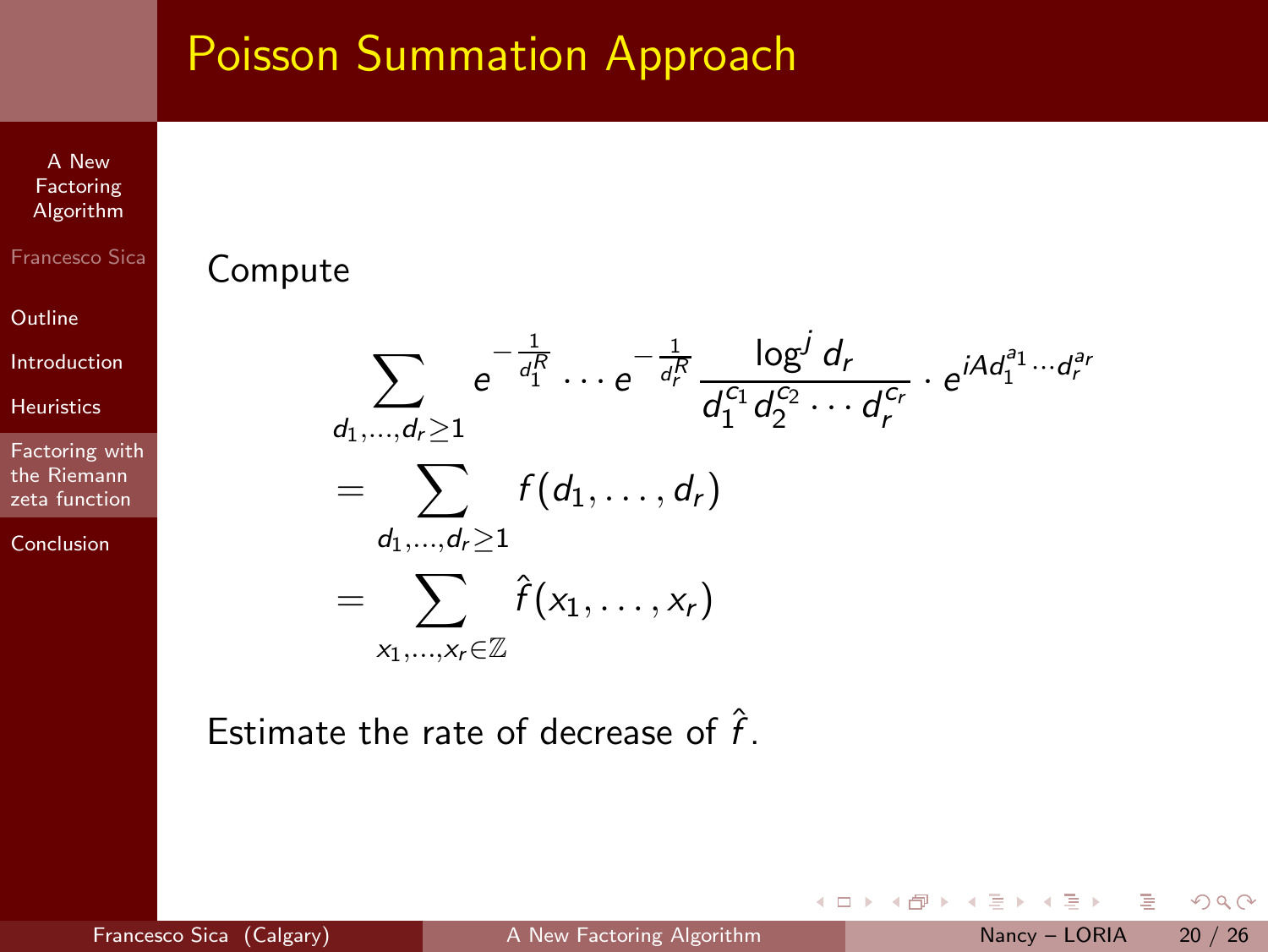A New Factoring [Algorithm](#page-0-0)

Francesco Sica

Compute

**[Outline](#page-1-0)** 

[Introduction](#page-2-0)

[Heuristics](#page-14-0)

[Factoring with](#page-22-0) the Riemann zeta function

[Conclusion](#page-46-0)

$$
\sum_{\substack{d_1,\dots,d_r \geq 1 \\ d_1,\dots,d_r \geq 1}} e^{-\frac{1}{d_1^R}} \cdots e^{-\frac{1}{d_r^R}} \frac{\log^j d_r}{d_1^{c_1} d_2^{c_2} \cdots d_r^{c_r}} \cdot e^{iA d_1^{a_1} \cdots d_r^{a_r}}
$$
\n
$$
= \sum_{\substack{d_1,\dots,d_r \geq 1 \\ \times_1,\dots,\times_r \in \mathbb{Z}}} f(d_1,\dots,d_r)
$$

Estimate the rate of decrease of  $\hat{f}$ . Evaluate single coefficients.

4 0 8

 $OQ$ 

 $\sim$  $\mathcal{A}$  $\equiv$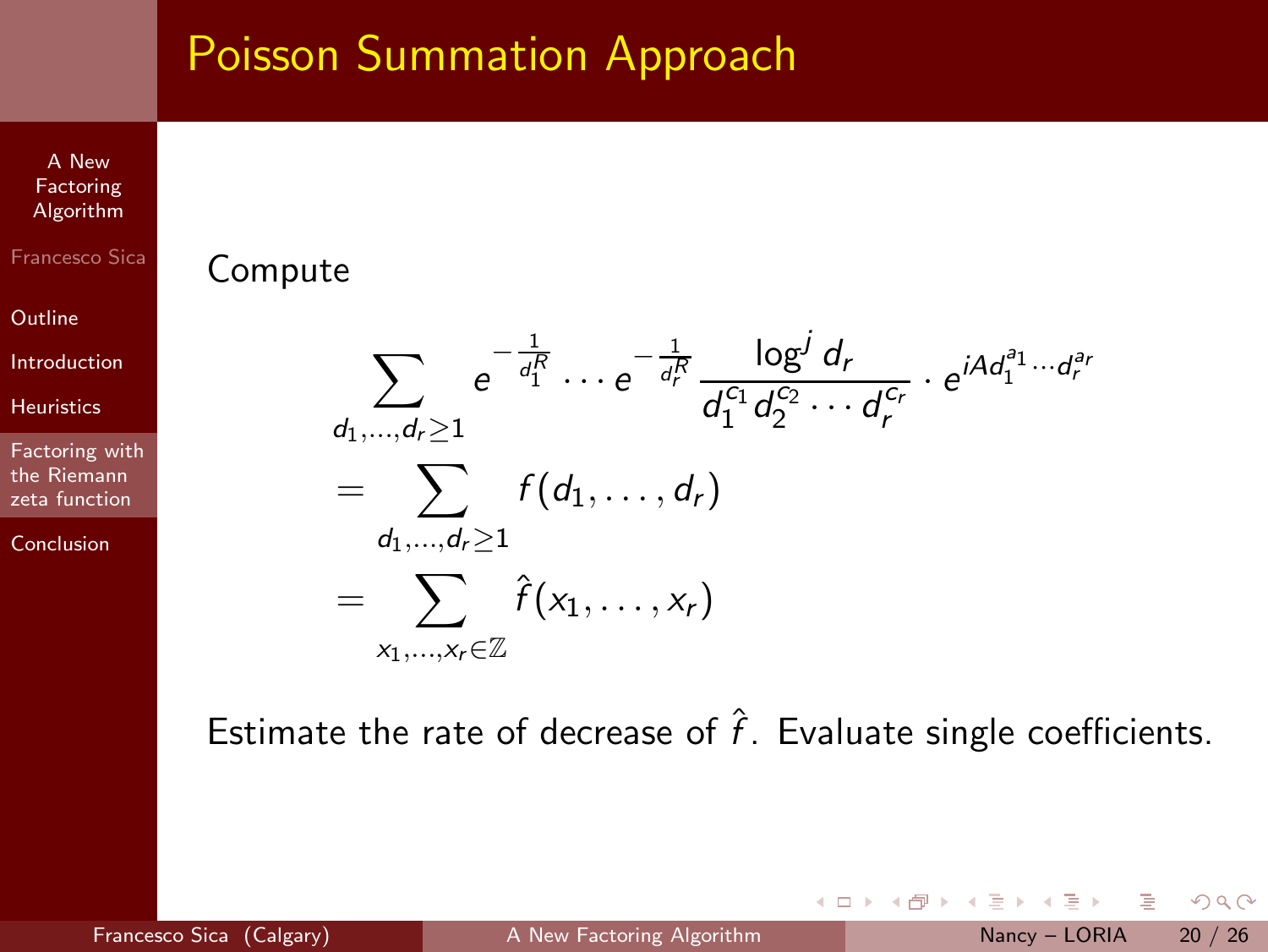# Rate of Decrease of  $\hat{f}$

Factoring [Algorithm](#page-0-0) Francesco Sica

A New

**[Outline](#page-1-0)** 

[Introduction](#page-2-0)

[Heuristics](#page-14-0)

[Factoring with](#page-22-0) the Riemann zeta function

[Conclusion](#page-46-0)

$$
\hat{f}(x_1,\ldots,x_r) = \int_{\mathbb{R}^r} e^{-\frac{1}{u_1^R}} \cdots e^{-\frac{1}{u_r^R}} \frac{\log^j u_r}{u_1^{c_1} u_2^{c_2} \cdots u_r^{c_r}}
$$
\n
$$
e^{i A u_1^{a_1} \cdots u_r^{a_r}} e^{-2\pi i (x_1 u_1 + \cdots + x_r u_r)} du_1 \cdots du_r
$$

We can modify contours  $(u_m\rightarrow e^{\pm i\theta}u_m$  for  $\theta>0)$  to get

$$
\hat{f}(x_1,\ldots,x_r) = e^{\pm i\theta x} \int_{\mathbb{R}^r} e^{-\frac{e^{\pm iR\theta}}{u_1^R}} \cdots e^{-\frac{e^{\pm iR\theta}}{u_r^R}} \frac{\log^j e^{\pm i\theta} u_r}{u_1^{c_1} u_2^{c_2} \cdots u_r^{c_r}}
$$

$$
e^{ie^{\pm i\theta} A u_1^{a_1} \cdots u_r^{a_r}} e^{2\pi i e^{i\theta} (|x_1| u_1 + \cdots + |x_r| u_r)} du_1 \cdots du_r
$$

4 0 8

 $\equiv$ 

 $2Q$ 

э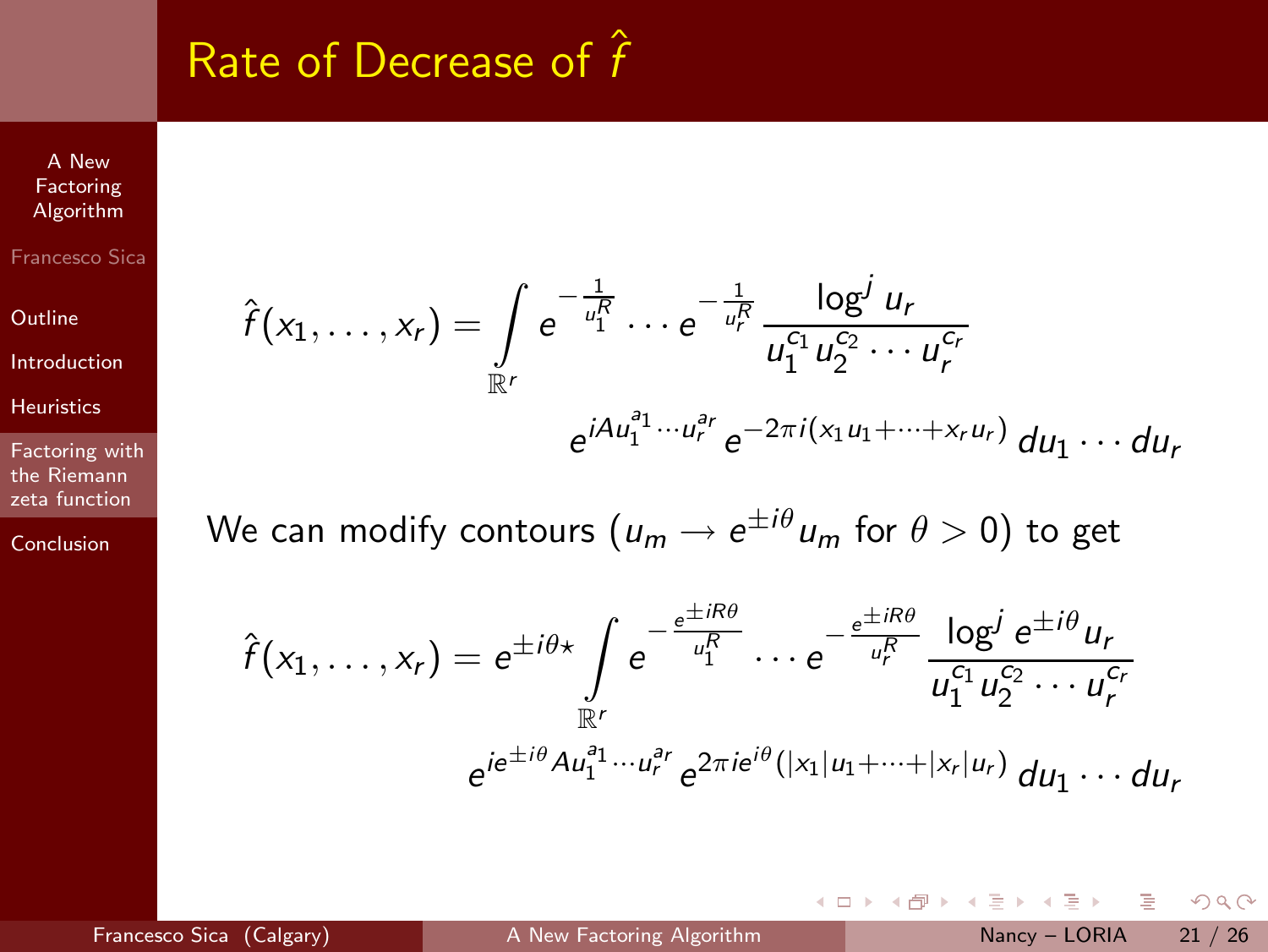# Rate of Decrease of  $\hat{f}$  (cont'd)

A New Factoring [Algorithm](#page-0-0) Francesco Sica

**[Outline](#page-1-0)** 

[Introduction](#page-2-0)

[Heuristics](#page-14-0)

[Factoring with](#page-22-0) the Riemann zeta function

[Conclusion](#page-46-0)

$$
\hat{f}(x_1,\ldots,x_r) = e^{\pm i\theta x} \int_{\mathbb{R}^r} e^{-\frac{e^{\pm iR\theta}}{u_1^R}} \cdots e^{-\frac{e^{\pm iR\theta}}{u_r^R}} \frac{\log^j e^{\pm i\theta} u_r}{u_1^{c_1} u_2^{c_2} \cdots u_r^{c_r}}
$$

$$
e^{ie^{\pm i\theta} A u_1^{a_1} \cdots u_r^{a_r}} e^{2\pi i e^{i\theta} (|x_1| u_1 + \cdots + |x_r| u_r)} du_1 \cdots du_r
$$

#### therefore

$$
\left|\hat{f}(x_1,\ldots,x_r)\right| \ll \int\limits_{\mathbb{R}^r} e^{-\frac{\cos(R\theta)}{u_1^R}}\cdots e^{-\frac{\cos(R\theta)}{u_r^R}}\frac{\log^j u_r}{u_1^{c_1}u_2^{c_2}\cdots u_r^{c_r}}
$$

$$
e^{\pm A(\sin\theta)u_1^{a_1}\cdots u_r^{a_r}}e^{-2\pi(\sin\theta)(|x_1|u_1+\cdots+|x_r|u_r)} du_1\cdots du_r
$$

4 0 8

 $\rightarrow$   $\Box$ 

Þ  $\mathbf{h}$  $\prec$ 

 $\mathbb{B}$  + Francesco Sica (Calgary) [A New Factoring Algorithm](#page-0-0) Nancy – LORIA 22 / 26

B

 $2Q$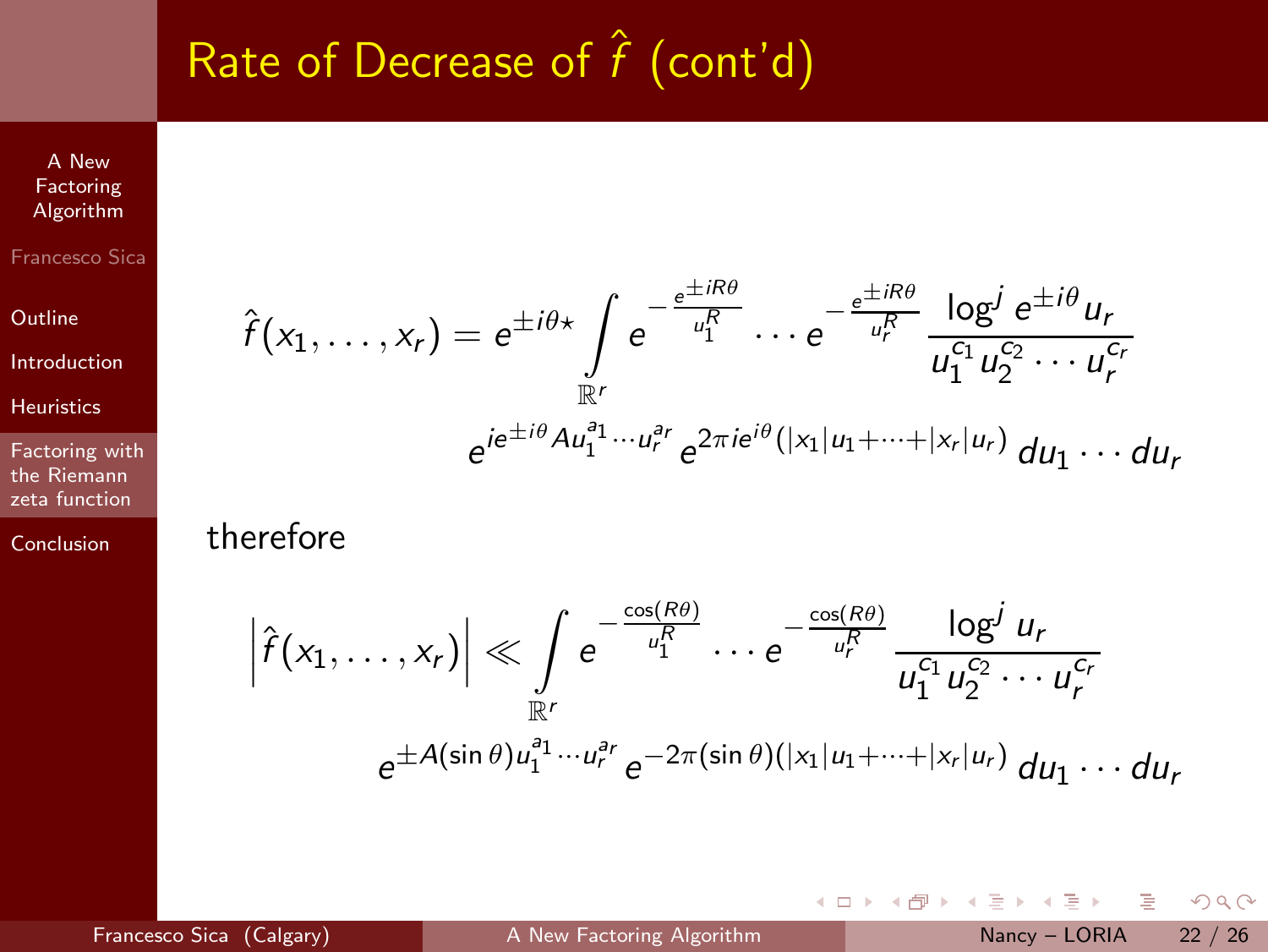# Rate of Decrease of  $\hat{f}$  (end)

A New Factoring [Algorithm](#page-0-0)

Francesco Sica

**[Outline](#page-1-0)** 

[Introduction](#page-2-0)

[Heuristics](#page-14-0)

[Factoring with](#page-22-0) the Riemann zeta function

[Conclusion](#page-46-0)

The cool case:

$$
A(\sin \theta)u_1^{a_1}\cdots u_r^{a_r} \leq A(\sin \theta)(a_1u_1 + \cdots + a_ru_r) \leq (2\pi - \delta)(\sin \theta)(u_1 + \cdots + u_r)
$$

i.e. if 
$$
A \leq (2\pi - \delta) \min(1/a_1, \ldots, 1/a_r)
$$
 for some  $\delta > 0$ .

4 0 8

→ 母→

Þ  $\mathbf{h}$  $\prec$  $\mathbb{B}$  + B  $2Q$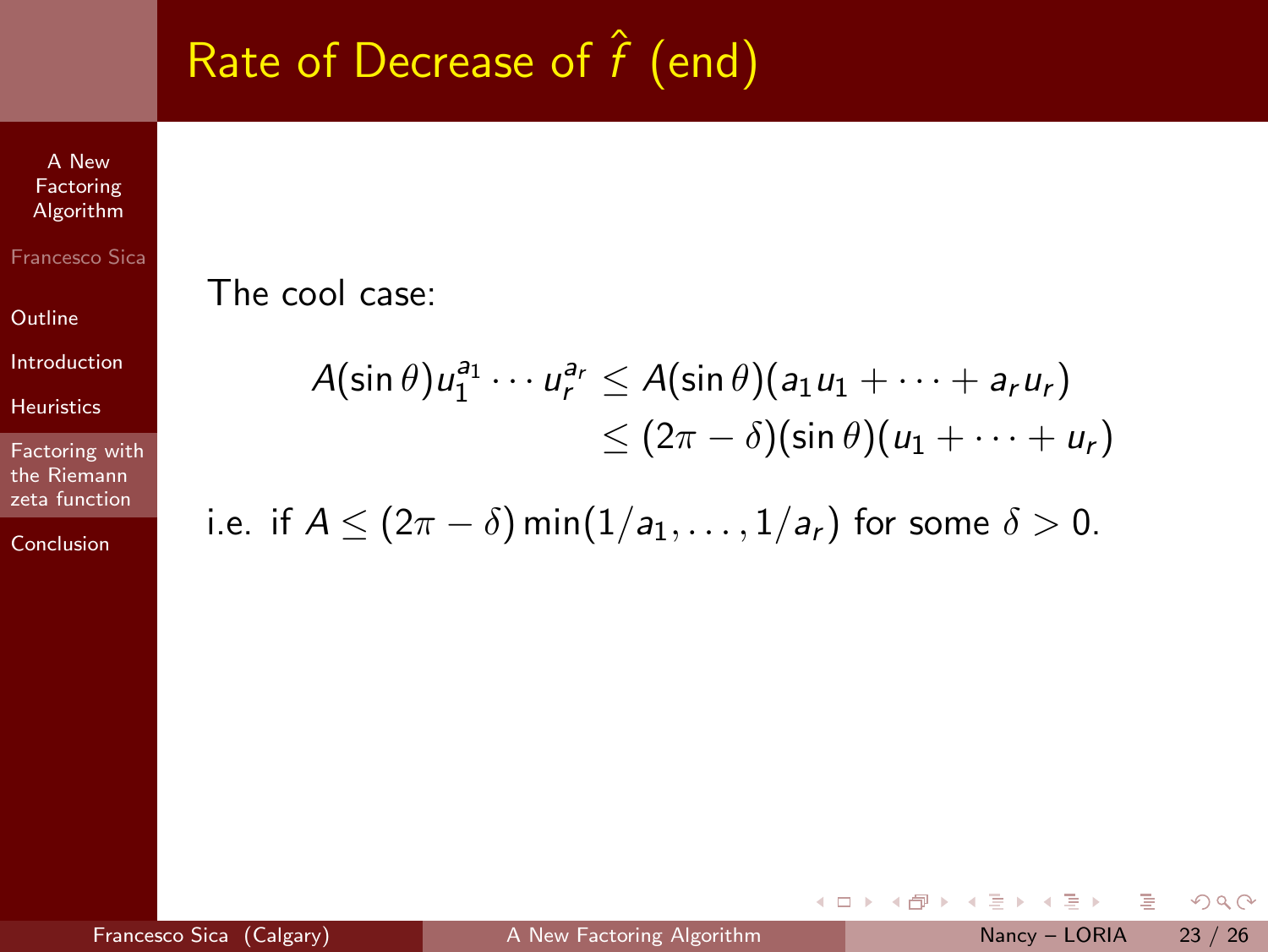# Rate of Decrease of  $\hat{f}$  (end)

A New Factoring [Algorithm](#page-0-0)

Francesco Sica

**[Outline](#page-1-0)** 

[Introduction](#page-2-0)

[Heuristics](#page-14-0)

[Factoring with](#page-22-0) the Riemann zeta function

[Conclusion](#page-46-0)

The cool case:

$$
A(\sin \theta)u_1^{a_1}\cdots u_r^{a_r} \leq A(\sin \theta)(a_1u_1 + \cdots + a_ru_r) \leq (2\pi - \delta)(\sin \theta)(u_1 + \cdots + u_r)
$$

i.e. if  $A \leq (2\pi - \delta) \min(1/a_1, \ldots, 1/a_r)$  for some  $\delta > 0$ . Problem: In our case

$$
A=(2\pi+O(\log r/r))\min(1/a_1,\ldots,1/a_r)
$$

4 0 8

 $\leftarrow$   $\leftarrow$   $\leftarrow$ 

 $\mathbb{B}$  + Francesco Sica (Calgary) [A New Factoring Algorithm](#page-0-0) Nancy – LORIA 23 / 26

B

 $OQ$ 

Ξ÷.  $\sim$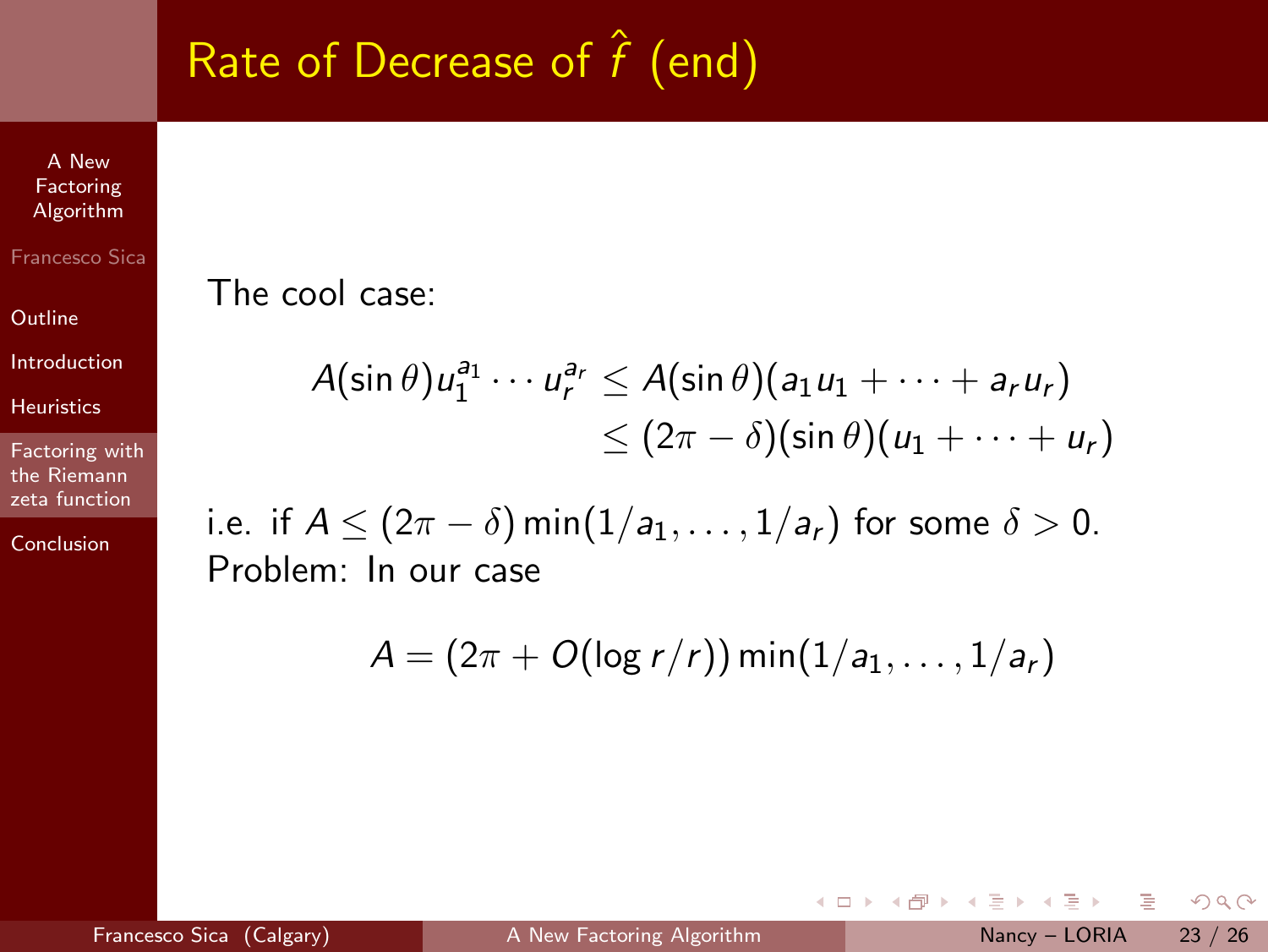A New Factoring [Algorithm](#page-0-0)

Francesco Sica

**[Outline](#page-1-0)** 

[Introduction](#page-2-0)

[Heuristics](#page-14-0)

[Factoring with](#page-22-0) the Riemann zeta function

[Conclusion](#page-46-0)

Poisson Summation or purely analytic approach seems difficult to carry out for singular series.

不自下

B

 $\equiv$ 

 $\sim$  $\mathcal{A}$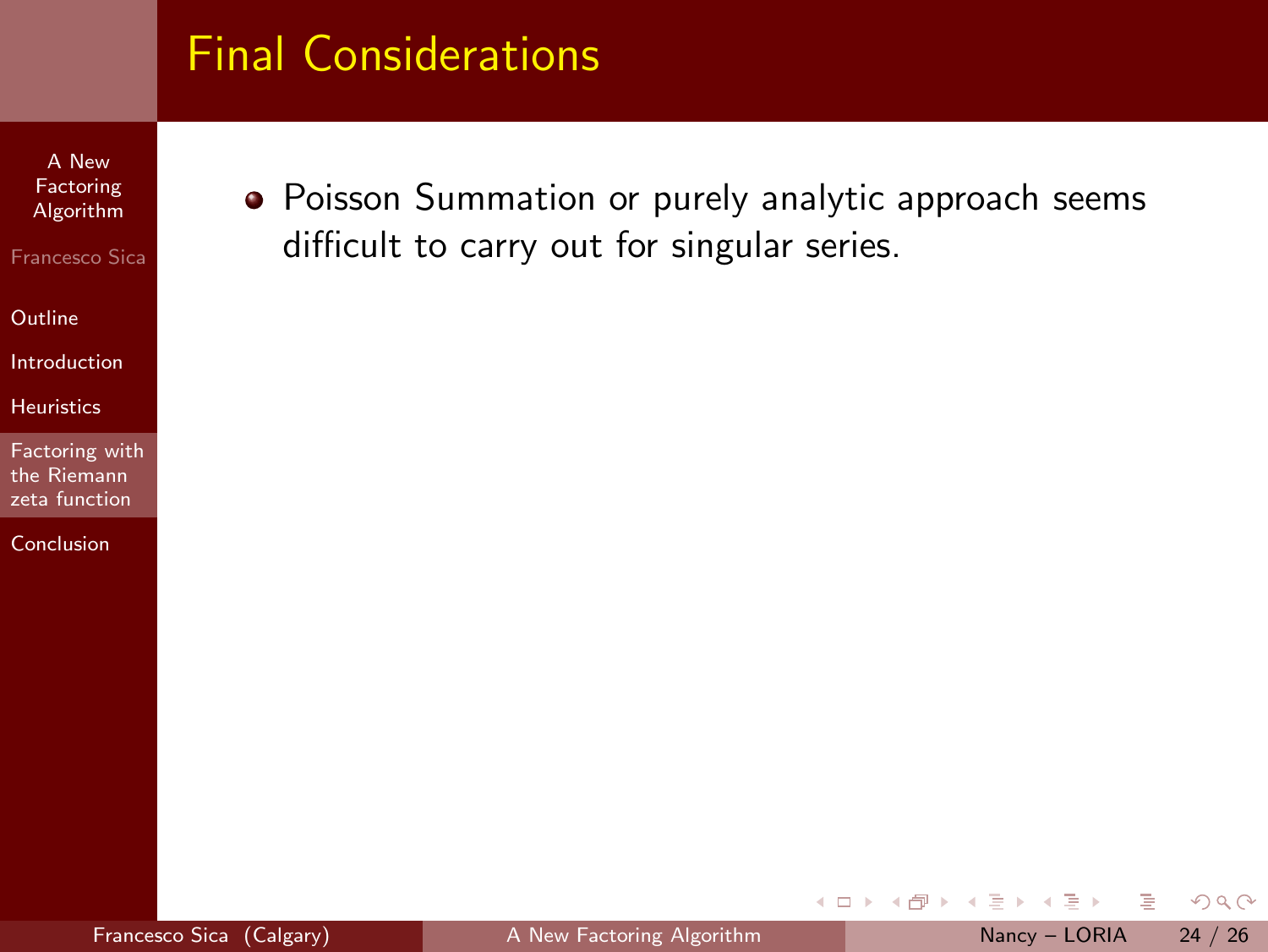A New Factoring [Algorithm](#page-0-0)

Francesco Sica

[Outline](#page-1-0)

[Introduction](#page-2-0)

**[Heuristics](#page-14-0)** 

[Factoring with](#page-22-0) the Riemann zeta function

**[Conclusion](#page-46-0)** 

- **•** Poisson Summation or purely analytic approach seems difficult to carry out for singular series.
- Hope one can find a method to treat the seemingly innocuous but revealing

$$
\sum_{n,m\geq 1}\frac{\cos(An^am^{1-a})}{n^2m^2}
$$

within  $e^{-t^3}$  when  $a=1/t$  and  $A=3\pi$ . In this case the best algorithm I found runs in  $O(C^t)$  whereas if  $A=\pi$ this is essentially  $O(t^2)$  .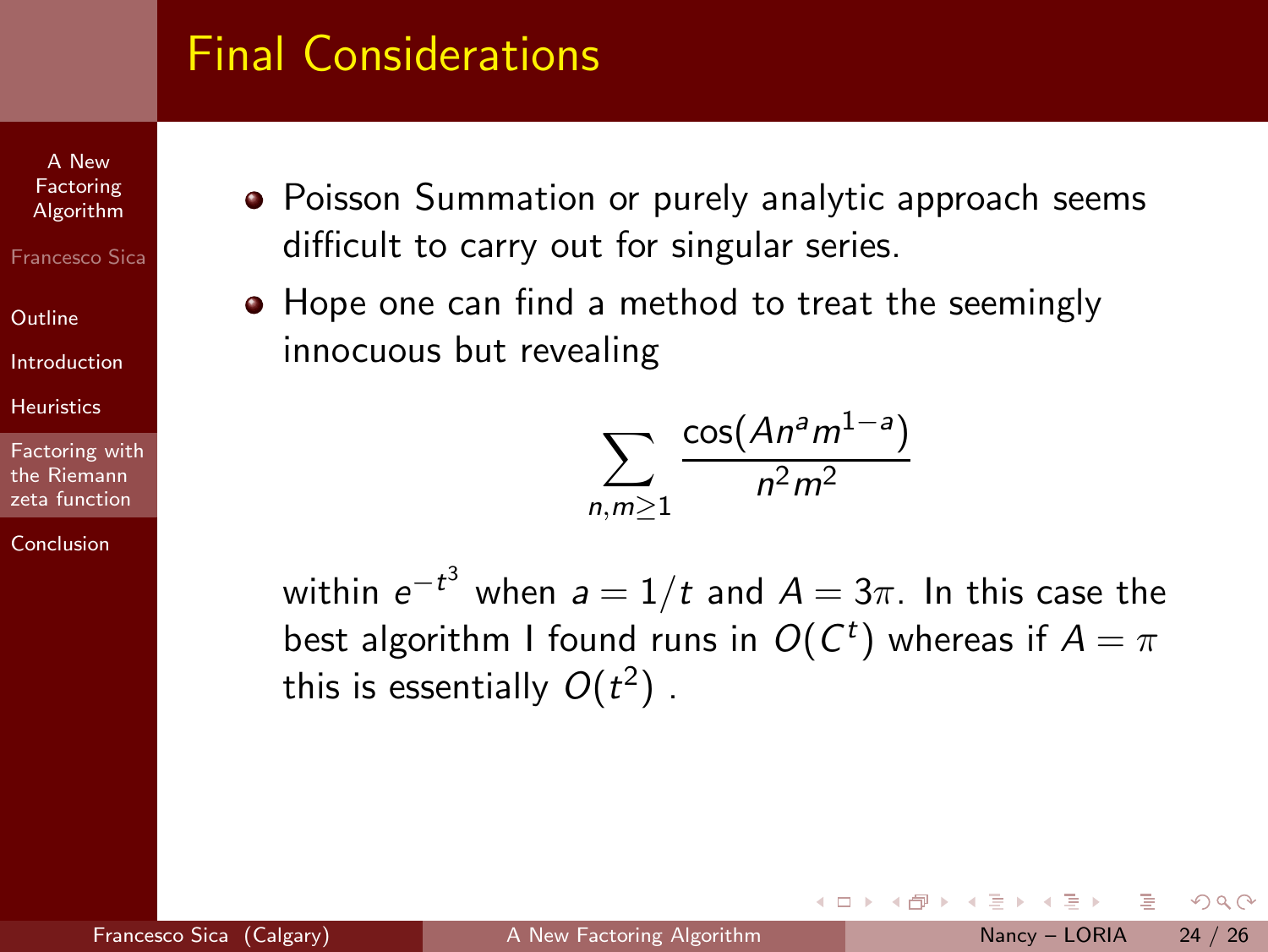A New Factoring [Algorithm](#page-0-0)

Francesco Sica

[Outline](#page-1-0)

[Introduction](#page-2-0)

**[Heuristics](#page-14-0)** 

[Factoring with](#page-22-0) the Riemann zeta function

[Conclusion](#page-46-0)

- **•** Poisson Summation or purely analytic approach seems difficult to carry out for singular series.
- Hope one can find a method to treat the seemingly innocuous but revealing

$$
\sum_{n,m\geq 1}\frac{\cos(An^am^{1-a})}{n^2m^2}
$$

within  $e^{-t^3}$  when  $a=1/t$  and  $A=3\pi$ . In this case the best algorithm I found runs in  $O(C^t)$  whereas if  $A=\pi$ this is essentially  $O(t^2)$  .

Ultimately, this would show that factoring could be done in  $O(e^r)$  for  $r = \log^c N$  (subexponential).

 $QQ$ 

The South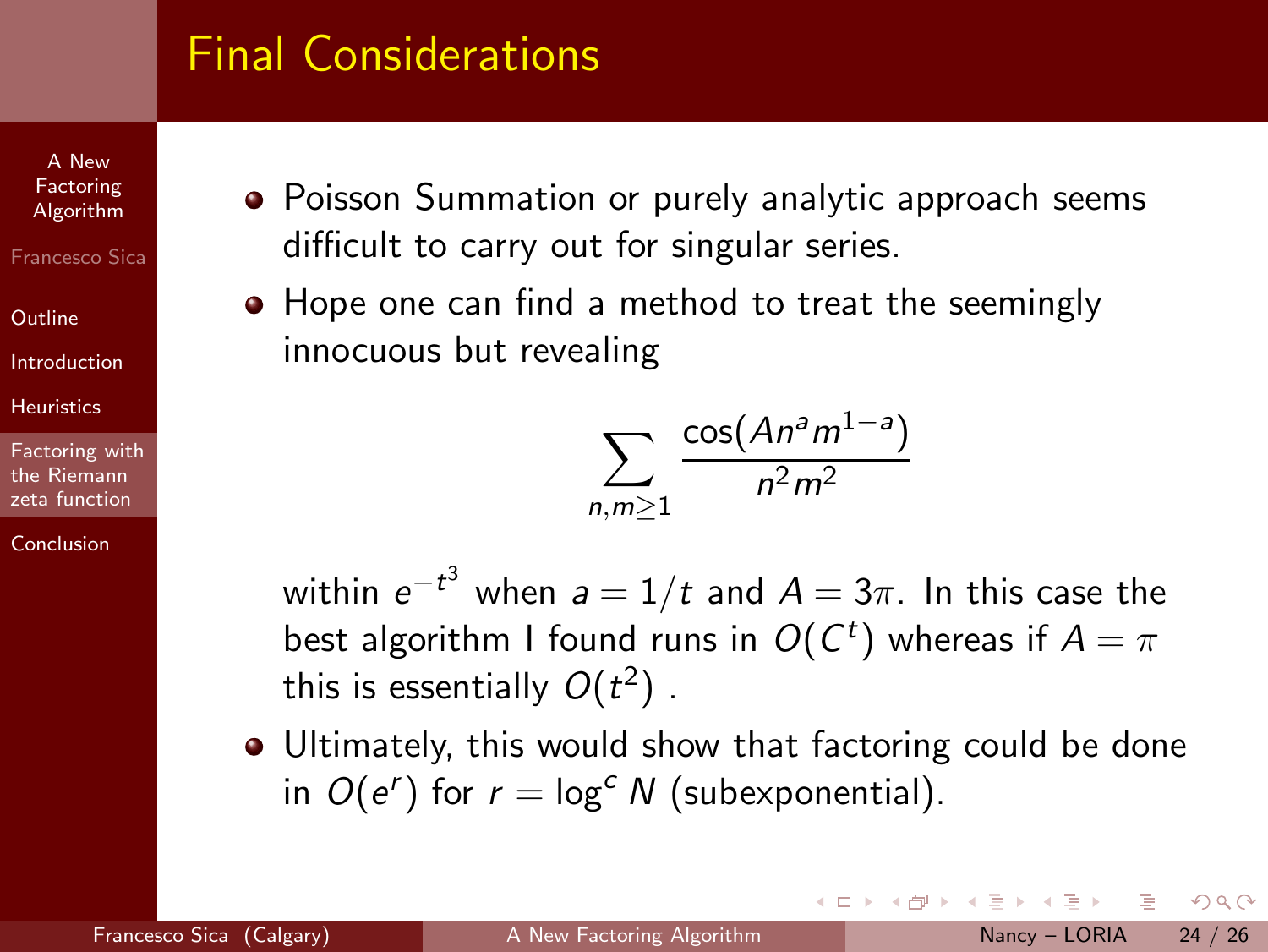A New Factoring [Algorithm](#page-0-0)

Francesco Sica

[Outline](#page-1-0)

[Introduction](#page-2-0)

**[Heuristics](#page-14-0)** 

[Factoring with](#page-22-0) the Riemann zeta function

[Conclusion](#page-46-0)

- **•** Poisson Summation or purely analytic approach seems difficult to carry out for singular series.
- Hope one can find a method to treat the seemingly innocuous but revealing

$$
\sum_{n,m\geq 1}\frac{\cos(An^am^{1-a})}{n^2m^2}
$$

within  $e^{-t^3}$  when  $a=1/t$  and  $A=3\pi$ . In this case the best algorithm I found runs in  $O(C^t)$  whereas if  $A=\pi$ this is essentially  $O(t^2)$  .

Ultimately, this would show that factoring could be done in  $O(e^r)$  for  $r = \log^c N$  (subexponential).

**← ロ ▶ → 何 ▶ →** 

Need to perform extensive numerical calculations.

 $QQ$ 

ミメイヨメ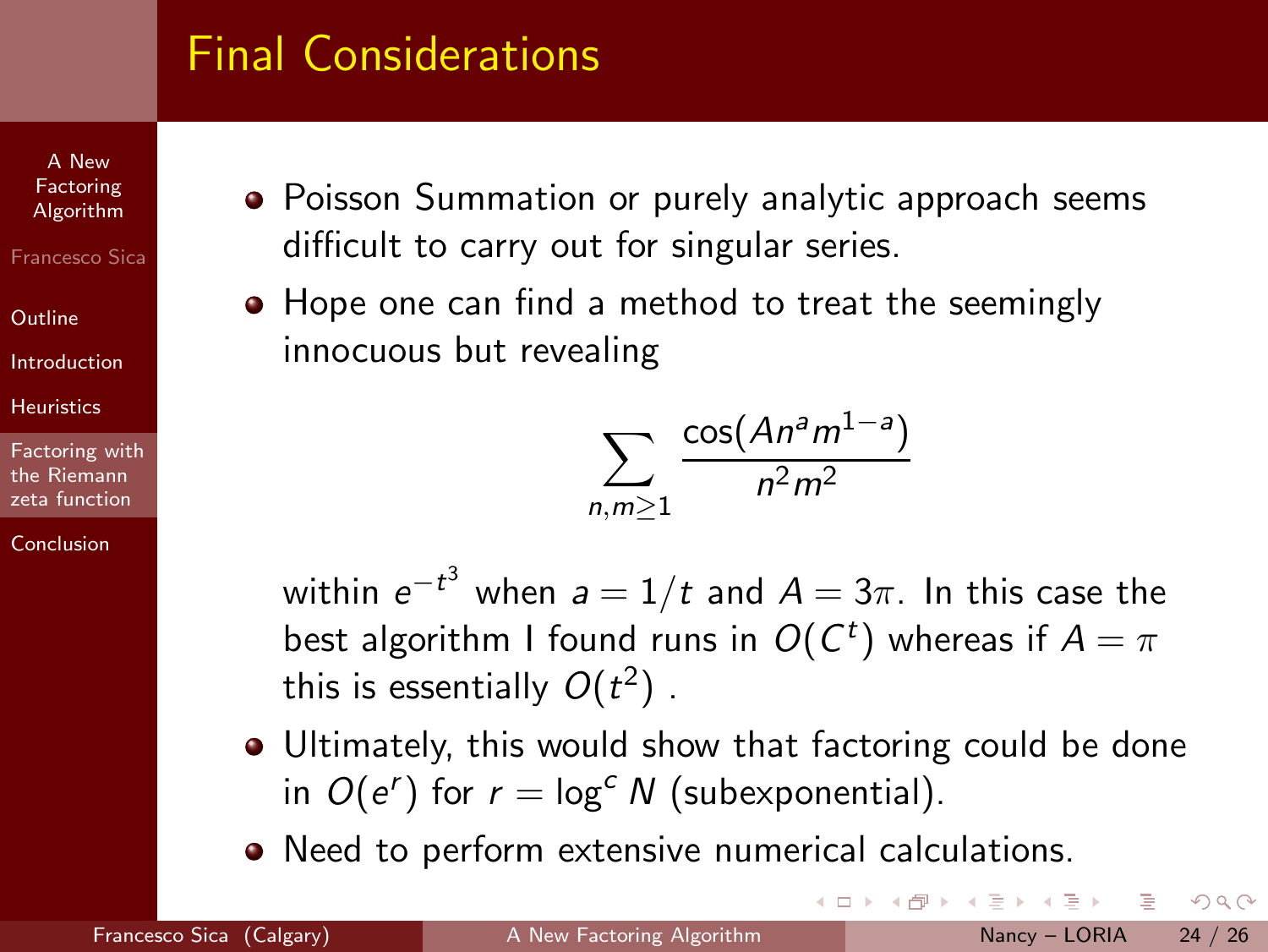### **Conclusion**

#### A New Factoring [Algorithm](#page-0-0)

#### Francesco Sica

[Outline](#page-1-0)

[Introduction](#page-2-0)

**[Heuristics](#page-14-0)** 

[Factoring with](#page-22-0) the Riemann zeta function

[Conclusion](#page-46-0)

- Completely new (?) approach to factoring.
- Advantage is that it transforms the arithmetic problem of factoring N into a purely analytic one (evaluation of the singular series, "independent" of N).
- Should lead to a deterministic subexponential factoring algorithm with proven running time faster than what is currently known.

<span id="page-46-0"></span>4 D F

**•** Preprint available on ArXiv.